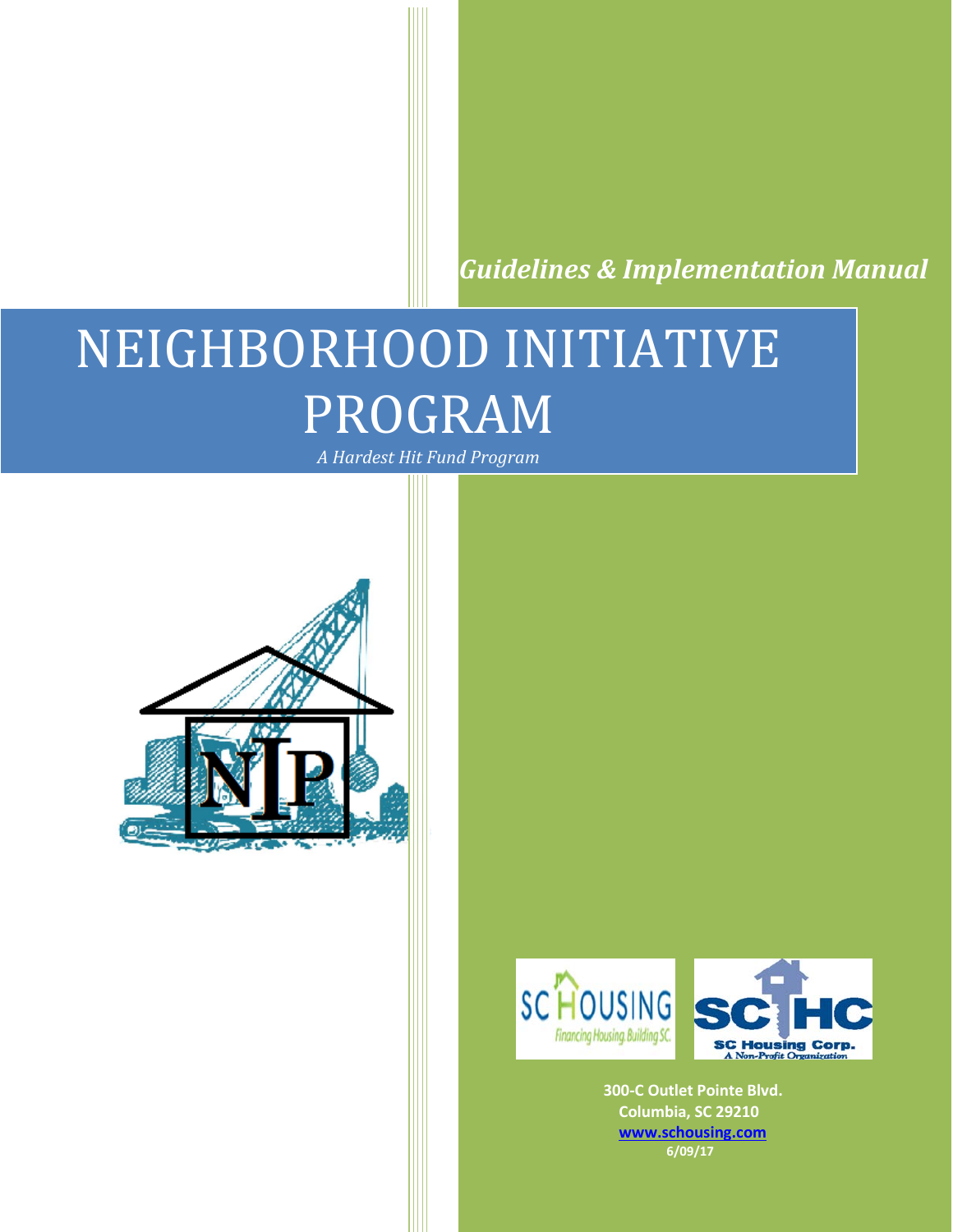# **Table of Contents**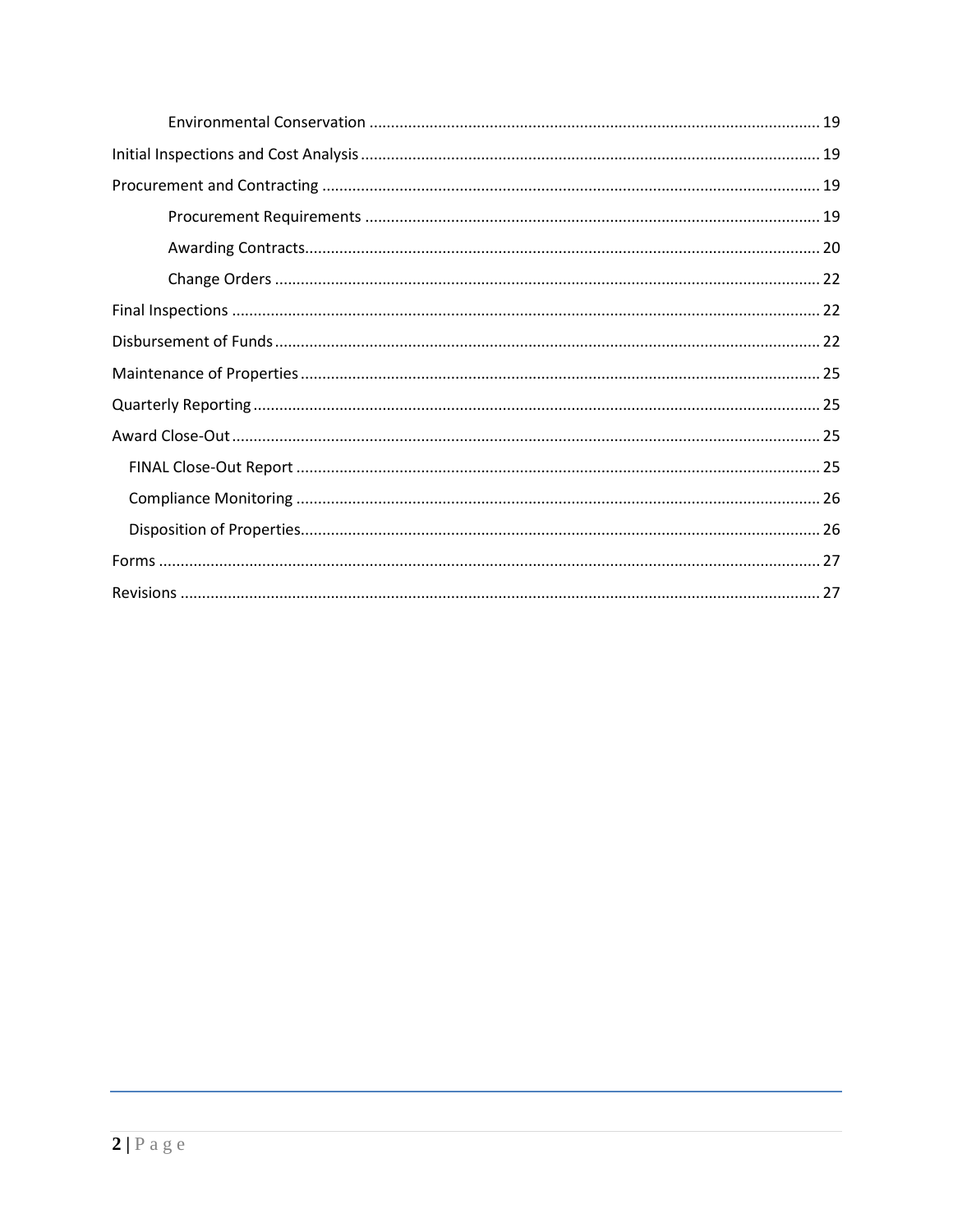# Program Overview

The goal of the Neighborhood Initiative Program (NIP) is to stabilize property values through the removal of blighted properties in strategically targeted areas in an effort to prevent future foreclosures for existing property owners. NIP will assist communities by stemming the decline of home values and acting as a catalyst to initiate redevelopment and revitalization in areas suffering from blight and decline. Demolition of blighted properties will have a positive effect on preserving existing neighborhoods. NIP is a joint venture of the South Carolina State Housing Finance and Development Authority and the SC Housing Corp., a not-for-profit corporation. NIP is made possible by the U.S. Department of the Treasury.

### *Contact Information*

Each Lead Entity will have a NIP staff member to be their assigned program representative. All program related documents and reports will be submitted to the assigned program representative. Questions concerning the Neighborhood Initiative Program should initially be directed to the Lead Entity's assigned program representative; however, if the assigned program representative is unavailable, contact any of the other NIP staff member listed below for assistance.

| Demian.carpenter@schousing.com |
|--------------------------------|
|                                |
|                                |
|                                |
|                                |
|                                |

### *Program Calendar*

In general, Round 1 and Round 2 projects must be completed and all funds expended prior to December 1, 2017. However, specific time frames have been established for the completion of each award in the Program Notice 10. Quarterly reporting will be required throughout the award period and NIP staff will continue compliance monitoring through the release of the NIP Lien. NIP staff will closely monitor the progress of all awards. Participants not progressing and expending funds within required time frames will have awards reduced or de-obligated. NIP staff reserves the right to recapture and reallocate funding to ensure all funds are expended by the imposed deadlines.

### **Round 1**

### **Round 2**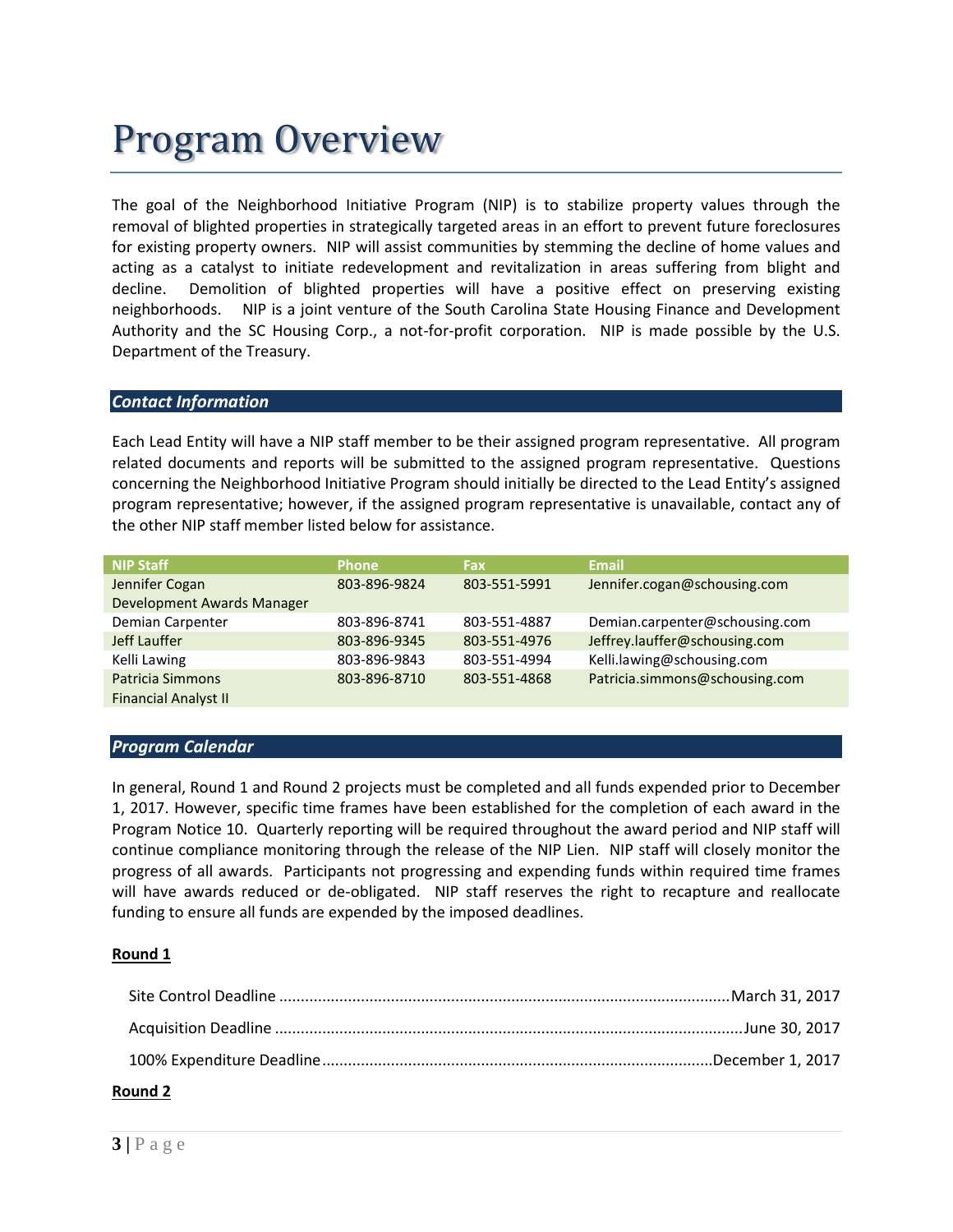*\*The above dates are time frames for the overall program. Specific requirements to meet program benchmarks are provided in Program Notice 10. NIP staff reserves the right to adjust the dates set forth above as needed to meet and address program needs.*

# *Definitions*

*ABANDONED PROPERTY* means a vacant residential structure that meets one of the following conditions: Mortgage or tax foreclosure proceedings have been initiated. Mortgage or tax payments are at least 90 days delinquent. The property has been boarded up for at least 90 days.

*APPLICATION* means a Lead Entity's proposal submitted in response to the *Request for Proposals*.

*AUTHORITY* means the South Carolina State Housing Finance and Development Authority.

*BLIGHT ELIMINATION PLAN* means the manner by which a Lead Entity proposes to collaborate with Partners to undertake the selective or wholesale acquisition and demolition of vacant blighted properties in target areas that are part of a comprehensive strategy to stabilize home values and prevent foreclosure.

*BLIGHTED STRUCTURE* is a residential structure that exhibits objectionably determinable signs of deterioration sufficient to constitute a threat to human, health, safety, and public welfare. A parcel that has one or more of the following conditions is considered to be blighted:

- 1. A residential structure that is dilapidated, unsanitary, unsafe, or vermin infested and that because of its condition has been designated by an agency that is responsible for the enforcement of housing, building, or fire codes as unfit for human habitation or use;
- 2. A property that poses a direct threat to public health or safety in its present condition by reason of environmentally hazardous conditions, solid waste pollution, or contamination;
- 3. A property identified by law enforcement, fire department or building code enforcement officials as being a nuisance to the community due to its deteriorated physical condition or the presence of illegal activities occurring on or in close proximity to the property such as gang activity, drugs, prostitution, vagrancy, arson, or vandalism.
- 4. A property that has been in such a prolonged state of neglect and disrepair it requires an investment in excess of 75% of its current value to bring it up to minimum code requirements to meet habitability standards.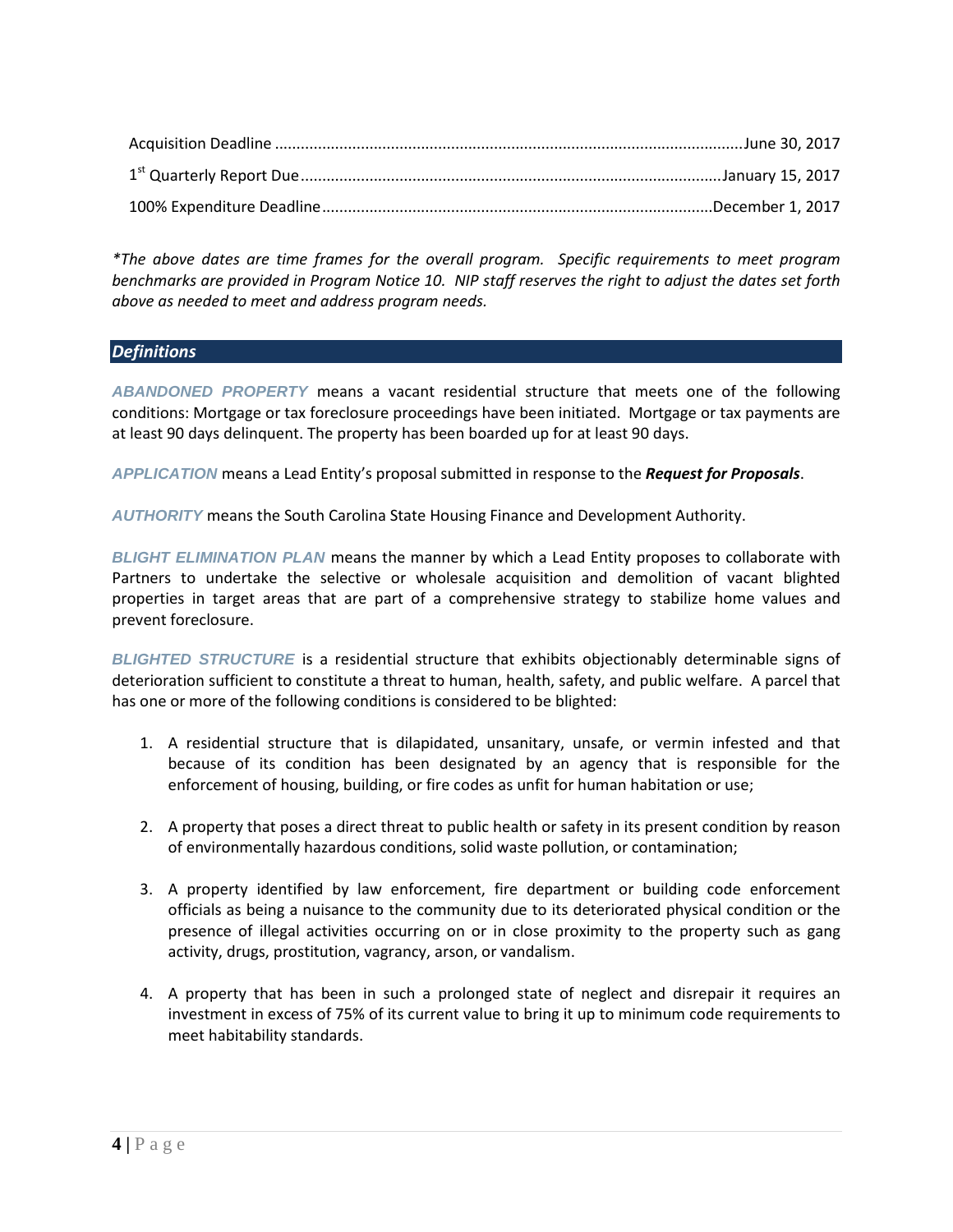*EESA* means the Emergency Economic Stabilization Act created by Congress in 2008 which implemented the Troubled Asset Relief Program (TARP) overseen by the Office of Financial Stability and the U.S. Department of the Treasury.

*GREENING* includes mandatory the site restoration requirement to grade and seed all properties after demolition has been completed. Greening also includes site restoration that goes beyond mandatory requirements, such as landscaping, fences, architectural elements, community gardens, etc.

*HARDEST HIT FUND* established by President Obama in 2010 to provide aid to families in states hit hard by the economic and housing market downturn. The HHF provides funding for state housing finance agencies to develop locally tailored foreclosure prevention solutions in areas that have been hard hit by home price declines and high unemployment.

*LEAD ENTITY* means the eligible government entity that submitted an Application pursuant to the *Request for Proposals* to participate in the NIP program.

*NIP ACTIVITY* means an activity being undertaken by a Partner that is limited to a specific target area, has an established budget, and a projected number of units that will be demolished and greened. Multiple Partners can undertake activities in the same target area and Partners can undertake multiple activities in one or more target areas. Activities are identified in Exhibit A of the written agreement.

*NON*‐*RESIDENTIAL* means a property that is not zoned for residential use. Non-Residential includes, but is not limited to, vacant land or property primarily used for agricultural, commercial, office or industrial purposes, including commercial hotels.

*PARTNER* is a non-profit organization selected by the Lead Entity to be the responsible party that will take on ownership of NIP properties.

*PROGRAM* means Neighborhood Initiative Program, and may also be abbreviated as "NIP."

*QUALIFYING LOAN* means the NIP Note, Mortgage and Security Agreement that will be modified upon completion of the property with the NIP Assignment and Modification Agreement.

*RESIDENTIAL* means a property that contains a structure that is zoned for residential use, or is currently or has been used as a residential dwelling. A residential property must have a unique street address. Secondary structures associated with the residential dwelling and unique address are considered residential.

*SCHC* means SC Housing Corp.

*SCHFDA* means the South Carolina Finance and Development Authority.

*TARGET AREA* is an area in which NIP demolition activity is proposed to occur as identified in the approved *Blight Elimination Plan* submitted in the Application.

*VACANT PROPERTY* Properties must be vacant at the time of submission. A property is considered vacant when the following conditions exist: not occupied by a legal resident; boarded up windows/doors; overgrown or dead vegetation; accumulation of newspapers, circulars, flyers or mail; past due utility notices or disconnected utilities; accumulation of trash, junk or debris; the absence of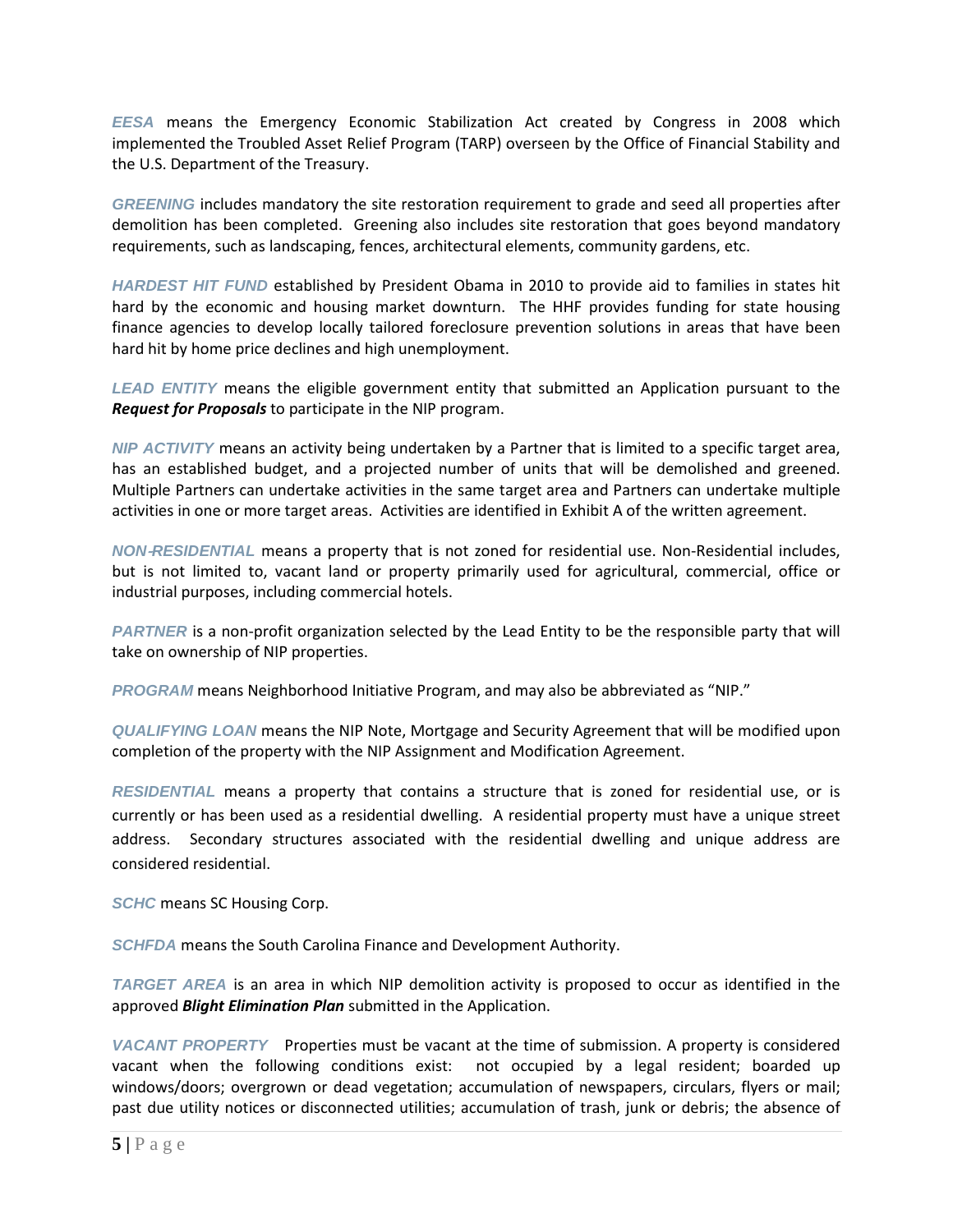window coverings such as curtains, blinds or shutters; the absence of furnishings or personal items consistent with residential habitation.

# Getting Started

#### *Written Agreements*

Each Lead Entity and their Partners are required to execute a NIP Written Agreement. The written agreement will be executed by SCHC, the Lead Entity, and each of the Partners. Once the written agreement has been executed, it must be submitted to the Lead Entity's NIP program representative. Each executing party must retain a copy of the written agreement with the original signatures for their records. The written agreement must be executed by each party and submitted to NIP staff prior to the commencement of activities. Amendments and extensions to agreements must be requested in writing from the Lead Entity.

#### *Technical Assistance*

Lead Entities and their Partners will be required to participate in a **NIP Implementation Training** which will inform entities on the requirements of the program. Attendance at the Implementation Training is mandatory for all Lead Entities and Partners. The training will be held at the office of SCHFDA at 300-C Outlet Pointe Blvd., Columbia, SC 29210. In addition to Implementation Training, NIP staff are available for technical assistance training as needed. As the program progresses NIP staff will initiate other trainings as deemed necessary. Any time a project faces barriers or impediments that have an effect on progress and completion goals, the Lead Entity must notify NIP staff promptly in order for assistance to be provided to address obstacles.

#### *Distribution of Information*

Program information, such as notices and reminders of approaching deadlines, will be communicated primarily by email. The information for each contact person identified in the Application has been included on the program distribution list. If there are additional staff members of Lead Entities and Partners that need to be included to the email distribution list, email the name, organization, title, address, phone number and email address of these staff members to Kelli Lawing.

A copy of this Manual, program forms, and notices will be posted on the NIP web page at the web address below. Lead Entities and Partners will be notified via email of any revisions or updates to the Implementation Manual.

[http://www.schousing.com/Housing\\_Partners/Neighborhood\\_Initiative\\_Program](http://www.schousing.com/Housing_Partners/Neighborhood_Initiative_Program)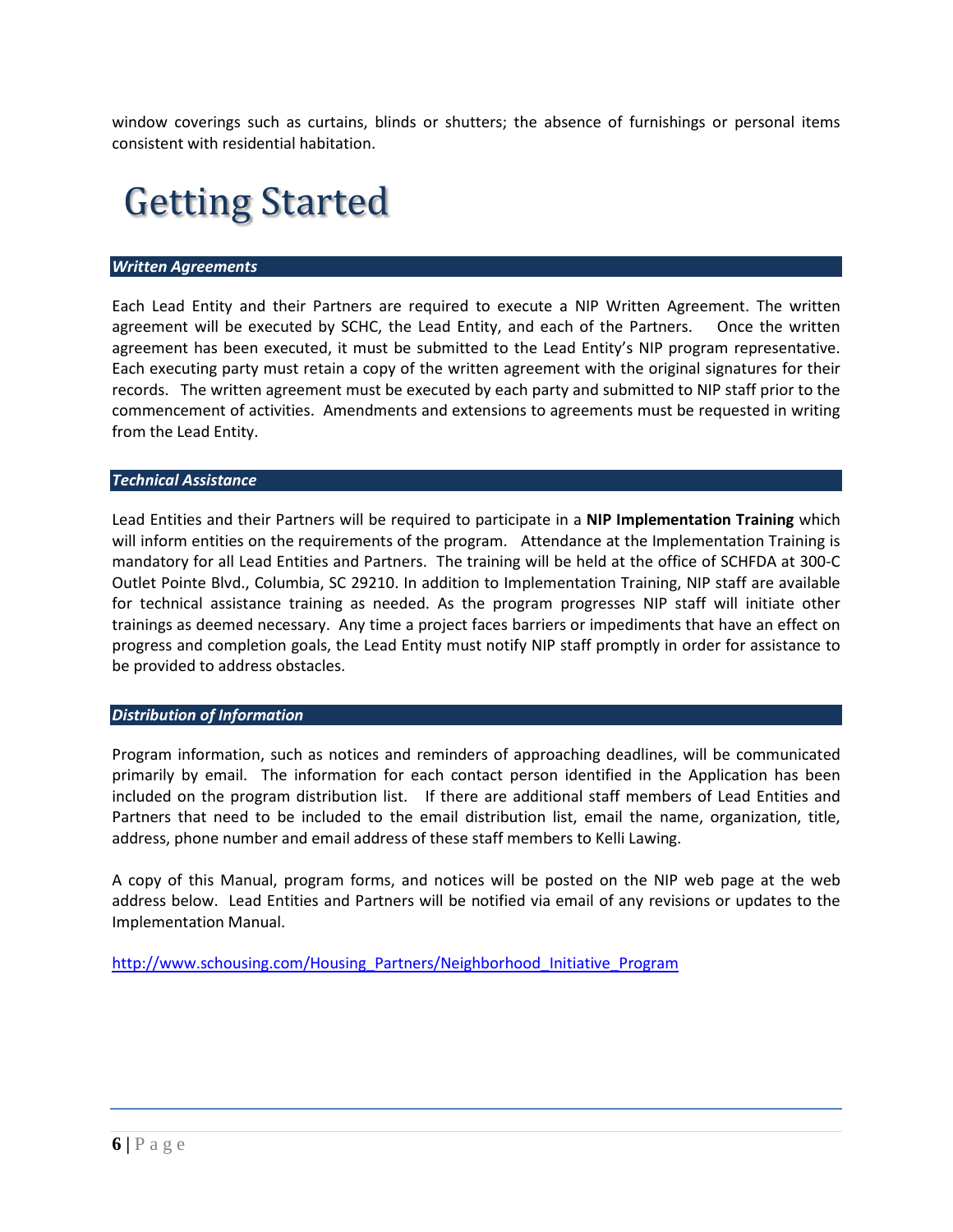# General Program Requirements

### *Public Disclosure Requirements*

### *COMMUNITY AWARENESS*

Lead Entities and Partners must keep the community informed about the NIP activities that will be undertaken in their neighborhoods and communities. Property owners in the nearby vicinity must be notified of when and where demolitions are expected to occur. The use of community meetings, flyers, and door hangers are effective communication tools that can be used to keep neighbors informed of NIP activities and address any concerns they may have. Lead Entities and Partners must maintain records of efforts put forth to keep the community informed and involved in the process.

Lead Entities must ensure best practices, such as appointing a staff member to be responsible for community outreach and relations, are taken. Contact information should be readily available to citizens so questions and concerns can be addressed promptly. Best practices for community relations specific to NIP must be in place prior to the commencement of demolition activity.

#### *PRESS RELEASES AND PUBLIC STATEMENTS*

Applicants or Partners may not disseminate any press releases or public statements relating to NIP without the express written consent of the Authority. Drafts of all press releases must be submitted to the Authority for review and approval. Under no circumstances are press releases to be released without prior written consent from NIP staff. If contacted by a member of the media concerning NIP or any matters arising due to participation in the program, you must direct the inquiry to the Authority. Any mentions of NIP in local media should be forwarded to NIP staff upon awareness of such media coverage.

### *TRANSPARENCY*

Applicants and Partners must ensure a high level of transparency is maintained for the NIP activities that are being undertaken. Program information such as participating Partners, Target Areas and their allotted budgets, and estimated units to be demolished should be available on the Lead Entity's website. The web address upon which NIP program information is posted must be provided to NIP staff as soon as information is posted on the Lead Entity's website.

### *Conflict of Interest*

The following conflicts of interest that may arise in connection with the administration and execution of the program are prohibited:

- 1. Conflicts arising in the selection or hiring of contractors or advisors, including asset managers
- 2. The purchase of assets
- 3. The management of assets held
- 4. Post-employment restrictions on employees
- 5. Other potential conflicts of interest, as deemed necessary or appropriate in the public interest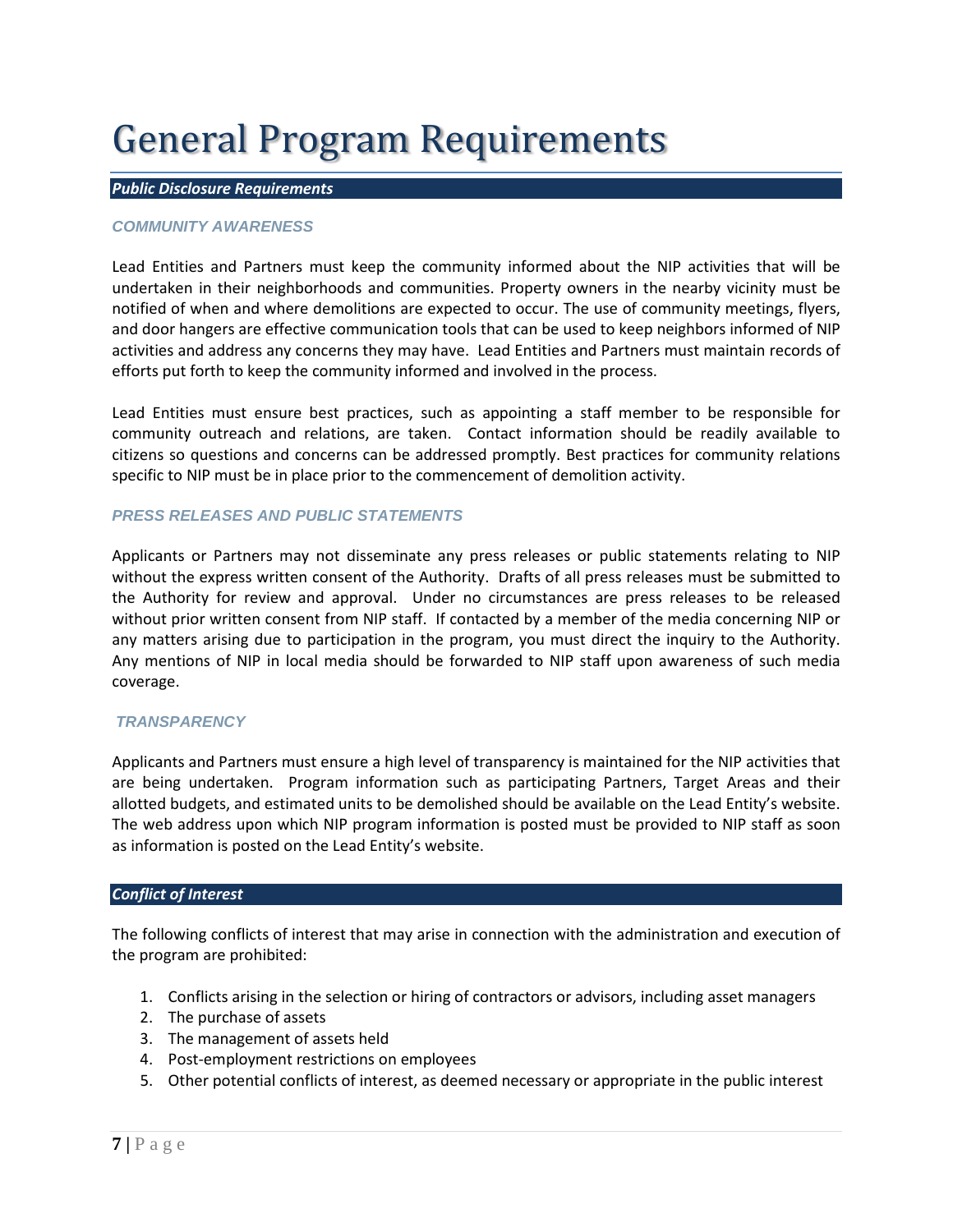Lead Entities and Partners must maintain in their procurement and selection procedures, a written code of conduct to govern the performance of their officers, employees or agents in contracting with and expending NIP funds. Written procurement and selection procedures must contain the following regarding conflicts of interest:

1. **Applicability:** In the procurement of property and services and the purchase of assets by the Lead Entities or Partners, the provisions of this section apply.

2. **Conflicts Prohibited:** Personal conflicts are prohibited. No persons or entities described in this section who exercise or have exercised any functions or responsibilities with respect to activities assisted with NIP funds, or who are in a position to participate in a decision-making process or gain inside information with regard to these activities, may obtain a financial interest or benefit from a NIP-assisted activity, or have an interest in any contract, subcontract or agreement with respect thereto, or the proceeds there under, either for themselves or those with whom they have family or business ties.

3. **Persons Covered:** The conflict of interest provisions apply to any person who is an employee, agent, consultant, officer, or elected official or appointed official, or owner of a project assisted with NIP funds.

4. **Disclosure Requirements:** Persons/Entities performing services for NIP activities have an affirmative duty to immediately disclose any existing or potential conflicts of interest and/or prohibited activities concerning themselves or any other person performing services related to NIP.

5. **Certification Requirements:** NIP participants awarding contracts and/or purchasing properties are required to execute the *NIP-9 Conflict of Interest Certification Form*.

### *Financial Management*

### *FINANCIAL ACCOUNTABILITY*

Financial Management requirements must be provided to the appropriate finance staff of the Lead Entity and Partner. Lead Entities and Partners must maintain complete and accurate financial records for all transactions performed under the NIP agreement. Audited financial statements must be submitted annually to NIP staff for review no later than nine (9) months from the end of the entities fiscal year. Financial statements must be compiled, reviewed or audited by an independent CPA licensed by the State of South Carolina Board of Accountancy. Financial Statements must include an Income Statement and Balance Sheet. NIP funds are not subject to the Single Audit Act of 1984 (as amended in 1996) and are not associated with a Catalog of Federal Domestic Assistance (CFDA) number. Administrative expenses are subject to 2 CFR Part 200.

The NIP recipient's financial management systems must have a budget control system that makes it possible to compare actual expenditures with budgeted amounts for each supported activity. Recipients must have a cash management procedure in place that minimizes the elapsed time between receipt and expenditure of NIP funds. Recipients must monitor the cash management to ensure that systems are in compliance. Financial management systems must also have sound internal control procedures that cover cash, real property, and other assets. The internal control system must safe guard all NIP funded property and ensure that such property is used solely for authorized purposes.

### *FINANCIAL RECORDS*

Separate accounting records must be maintained for NIP funds. The co-mingling of funds is not permitted. NIP funds must be kept in a non-interest bearing account. Not only will separate records serve to meet required recordkeeping requirements, but it will also eliminate potential conflicts with the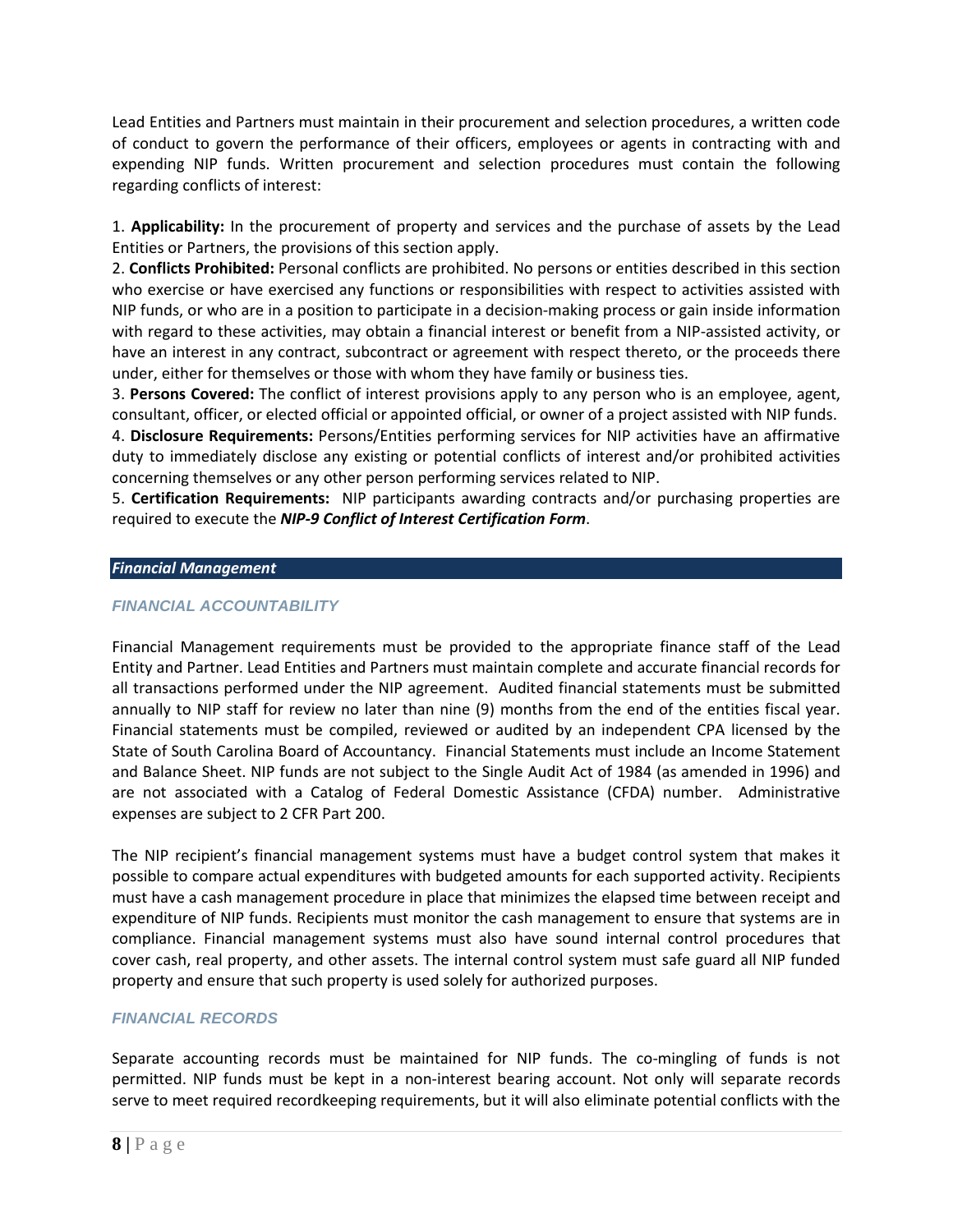Lead Entity or Partner's usual recordkeeping systems, which may reflect a different local fiscal year or accounting functions by department rather than by property and activity. In addition, separation of accounts reduces conflicts with other funds. All records and correspondence pertaining to NIP must reflect the award number. At the time of a financial review, whether it is during the oversight period of the program or during the three (3) year lien period, the ledger and journals listed below must be available for review. The ledger and journals should be able to demonstrate that a budget control system exists in the accounting record system.

Financial records must be fully supported with source documentation. Examples of source documentation include: contracts, canceled checks, wire transfers, paid bills, invoices, draw request documents, deposit slips or other original documents supporting income or expenditures. This documentation must be on hand at the time disbursements are made and must be kept in one central location.

Lead Entities and Partners are required to establish procedures for recording NIP-related transactions and establishing the appropriate checks and balances for accounting transparency:

### **a. General Ledger**

This ledger must be maintained to summarize cash receipts and disbursements on property basis. Entries to the General Ledger must be made from the Cash Receipts and Cash Disbursements Journal and must be kept separately for each activity.

#### **b. Cash Receipts Journal**

This journal must be maintained to record the receipt of all funds (local, state and federal) used for program activities. The journal must include the date funds were received, the amount of funds received, the source of funds and the properties for which the funds were received.

### **c. Cash Disbursements Journal**

This journal must be maintained to record checks issued for payment of program costs. It must include the date of payment, the payee, check number, amount and the property for which the disbursement was made against.

### **d. Project Summary Journal**

This journal is required for NIP-funded projects which have multiple activities. This journal contains entries for each receipt and disbursement related to a particular activity or project. It also contains reference numbers to the Cash Receipts and Disbursements Journals. A cash balance column is used to keep a running balance of the difference between receipts and disbursements.

#### **e. General Journal**

This journal may be maintained to enter all non-cash transactions. These entries must include a long-line statement to explain the origin or reason for the amount. The amount is then entered into the General Ledger.

Questions related to financial management should be directed to Patricia Simmons, Financial Analyst II at 803-896-8710 o[r patricia.simmons@schousing.com.](mailto:patricia.simmons@schousing.com)

*FINANCIAL MONITORING/REPORTING FRAUD*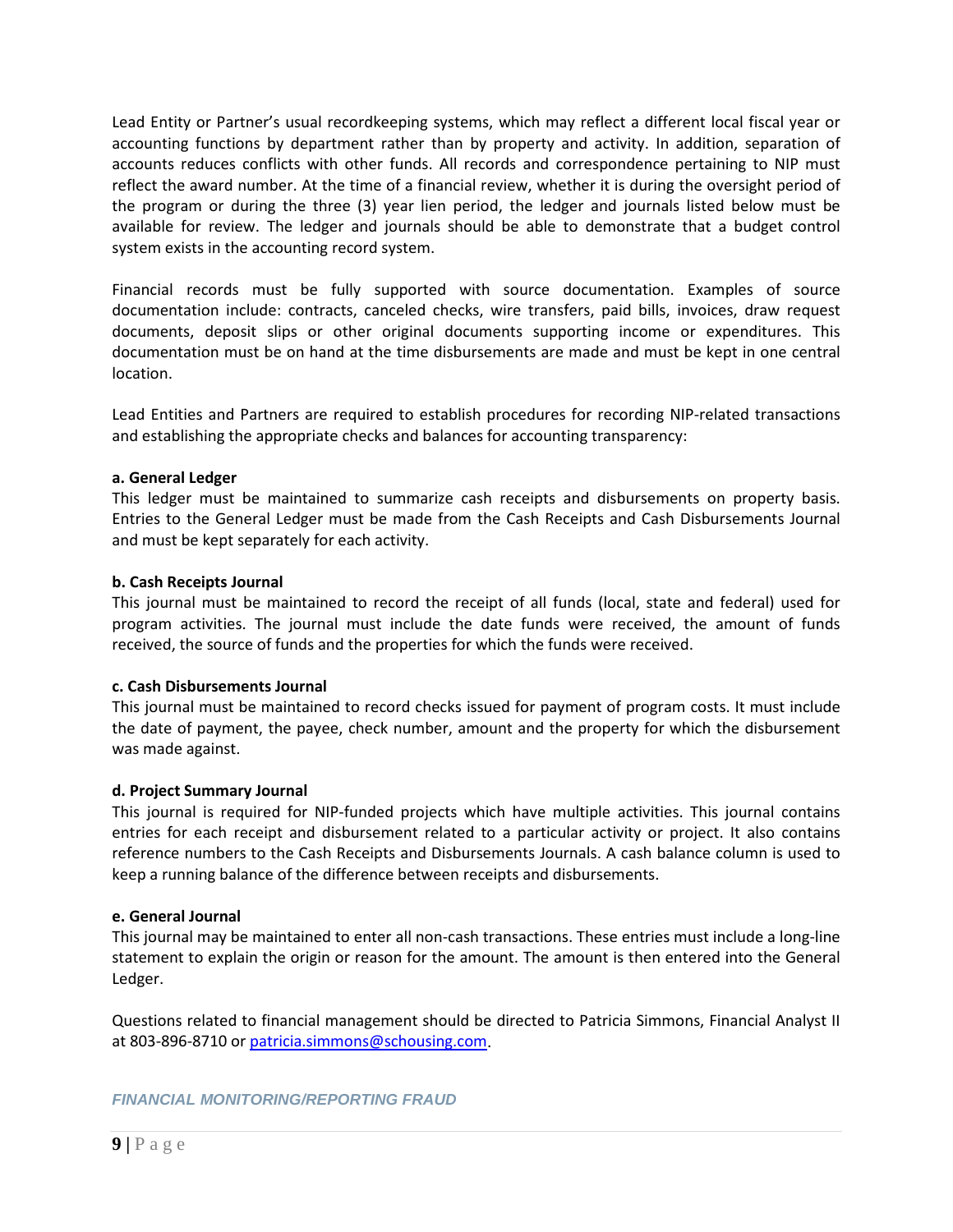Lead Entities and Partners may be selected to be monitored at any time by SCHC, the U.S. Department of the Treasury, or the Special Inspector General for the Troubled Asset Relief Program (SIGTARP). Lead Entities and Partners are obligated to report any credible evidence of fraud, misuse of funds, or any other wrong doing to either SC Housing or SIGTARP at the following addresses:

#### **Internal Audit Division – SC Housing**

300-C Outlet Pointe Blvd.

Columbia, SC 29210

[http://schelp.gov](http://schelp.gov/)

*(Select "Fraud Alert" from the "About" drop down box.)* (803) 896-9001

#### **SIGTARP**

TOLL FREE HOTLINE (877) SIG-2009 <https://sigtarp.gov/Pages/crimetips.aspx>

### *Recordkeeping Requirements*

### *PROPERTY FILE CHECKLISTS*

To ensure consistency in the manner records are maintained, Lead Entities/Partners must use the *NIP-1 Property File Checklist* to organize and maintain program records relative to NIP properties. The checklist ensures the consistent organization of records across all organizations participating in the program and serves as a tool to track and document program compliance.

### *RECORDKEEPING REQUIRMENTS*

Each Lead Entity and Partner must establish and maintain sufficient records that clearly and satisfactorily demonstrate that program requirements are being met. All records must be retained for a period of three (3) years after the release of the final NIP lien. Lead Entities and partners must provide records with respect to any questioned costs, audit disallowances, litigation or dispute between the Lead Entity and/or Partner and SCHC shall be maintained for the time needed for the resolution of said question and that in the event of early termination of the funding agreement, or if for any reason SCHC shall require a review of the records related to NIP, participants shall, at their own cost and expense, segregate all such records related to NIP from its other records of operation.

Lead Entities and Partners must provide citizens, public agencies, and other interested parties with reasonable access to records, consistent with applicable state and local laws regarding privacy and obligations of confidentiality. SCHC, U.S. Treasury, and the Special Inspector General for the Troubled Assets Relief Program (SIGTARP), and any of their representatives, will have the right of access to any pertinent books, documents, papers or other records of the participants, in order to make audits, examinations, excerpts and transcripts.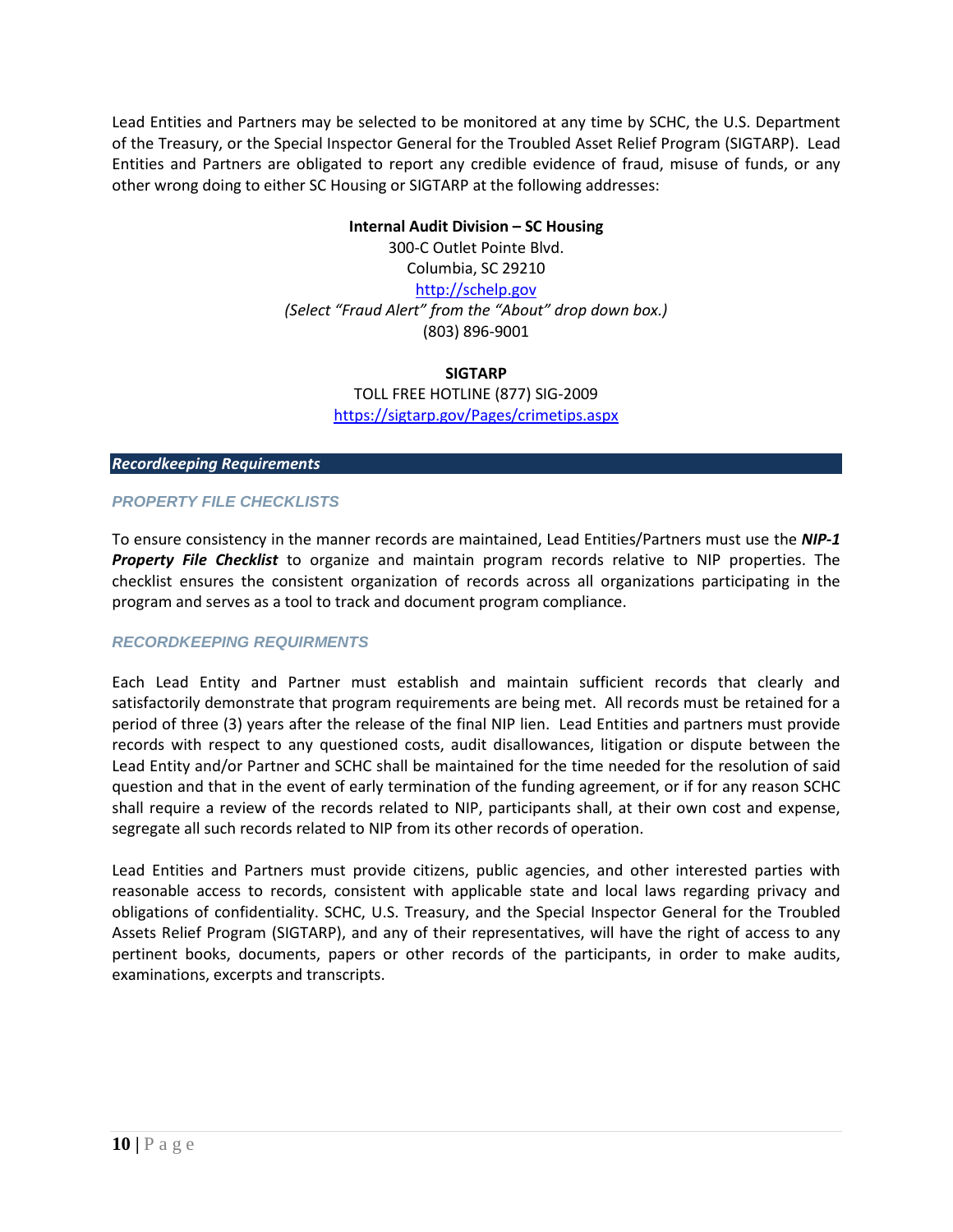#### *Privacy Policy*

#### *IN GENERAL*

SCHC's policy governing the security and confidentiality of personal information applies to all forms of collection of personal information. The purpose of this policy is to ensure that persons/entities performing services for SCHC know and understand the proper procedures for the collection, use and destruction of personal information. Nothing in this policy should be construed to create any new or different rights other than those available under existing State and Federal laws.

#### *COLLECTION OF PERSONAL INFORMATION*

Personal Information is information about an individual that could reasonably be used to identify or describe that specific individual. This may include but is not limited to the following:

- Name
- Photograph or Digitized Image
- Social Security Number
- Date of Birth
- Driver's License Number
- Home Address or Telephone number
- Medical or Disability Information
- Education Level
- Financial Status
- Bank Account Numbers
- Credit or Debit Card Numbers
- Employment History
- Credit Records or Reports

#### *DISCLOSURE OF PERSONAL INFORMATION*

Persons/Entities performing services for SCHC shall not disclose personal information except under the following circumstances:

- When such disclosure is necessary for the receiving entity to perform it duties or responsibilities
- On a document recorded in the official records of the county or filed with the courts
- Where disclosure is required by court order, warrant or subpoena
- Where disclosure is required by State or Federal law

### *SECURITY OF PERSONAL INFORMATION*

It is the intent of SCHC to provide consistent, proper and secure management of personal information. The following rules help prevent the loss or misuse of personal information.

• Access to personal information is limited to persons/entities that require access in order to perform their assigned duties.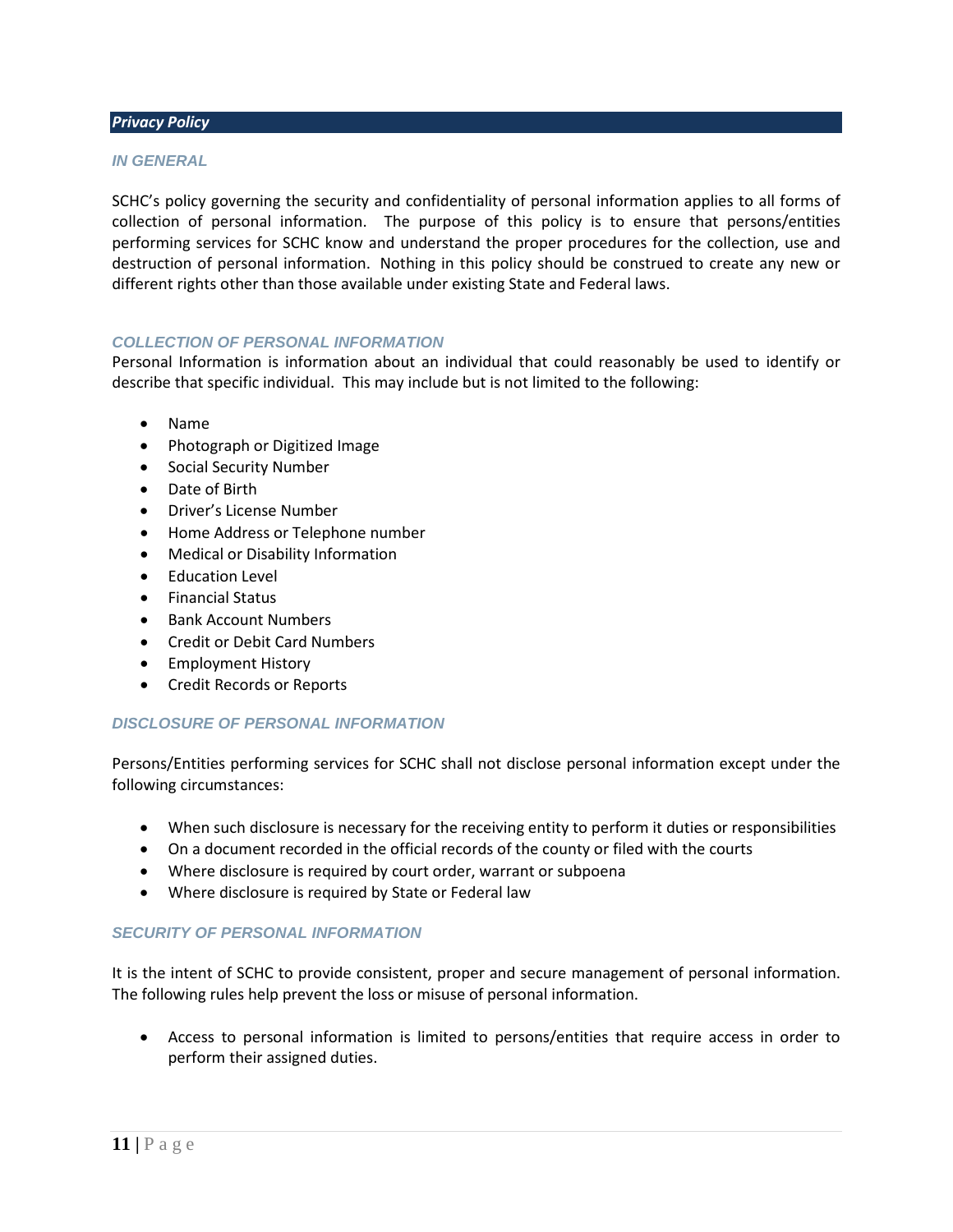- Staff members of Lead Entities and Partners performing services for NIP are required to sign a *NIP-13 Confidentiality Agreement*. The confidentiality agreement covers information that is considered confidential by SCHC, including but not limited to personal and financial information.
- SCHC is committed to data security and the data quality.
- Any third party vendors with access to NIP data systems and networks are committed to the same principles and are required by contract to follow the same policies and guidelines as SCHC in protecting this information.

If any person/entity performing services for SCHC reasonably believes that personal information has been compromised, NIP staff must be notified as soon as possible. If it is determined that personal information has been compromised and it is believed that illegal use may occur, immediate steps will be taken to identify and notify the individual whose personal information has been compromised.

# *DISPOSAL OF PERSONAL INFORMATION*

Before disposing of business records containing personal information, persons performing services for SCHC will make such records unreadable or undecipherable. SCHC may contract with a person engaged in the business of disposing of records to ensure that business records containing personal information are made unreadable or undecipherable. Before disposing of information technology hardware, copiers or storage media, all personal and confidential information will be removed and the hardware, copiers or storage media will be sanitized.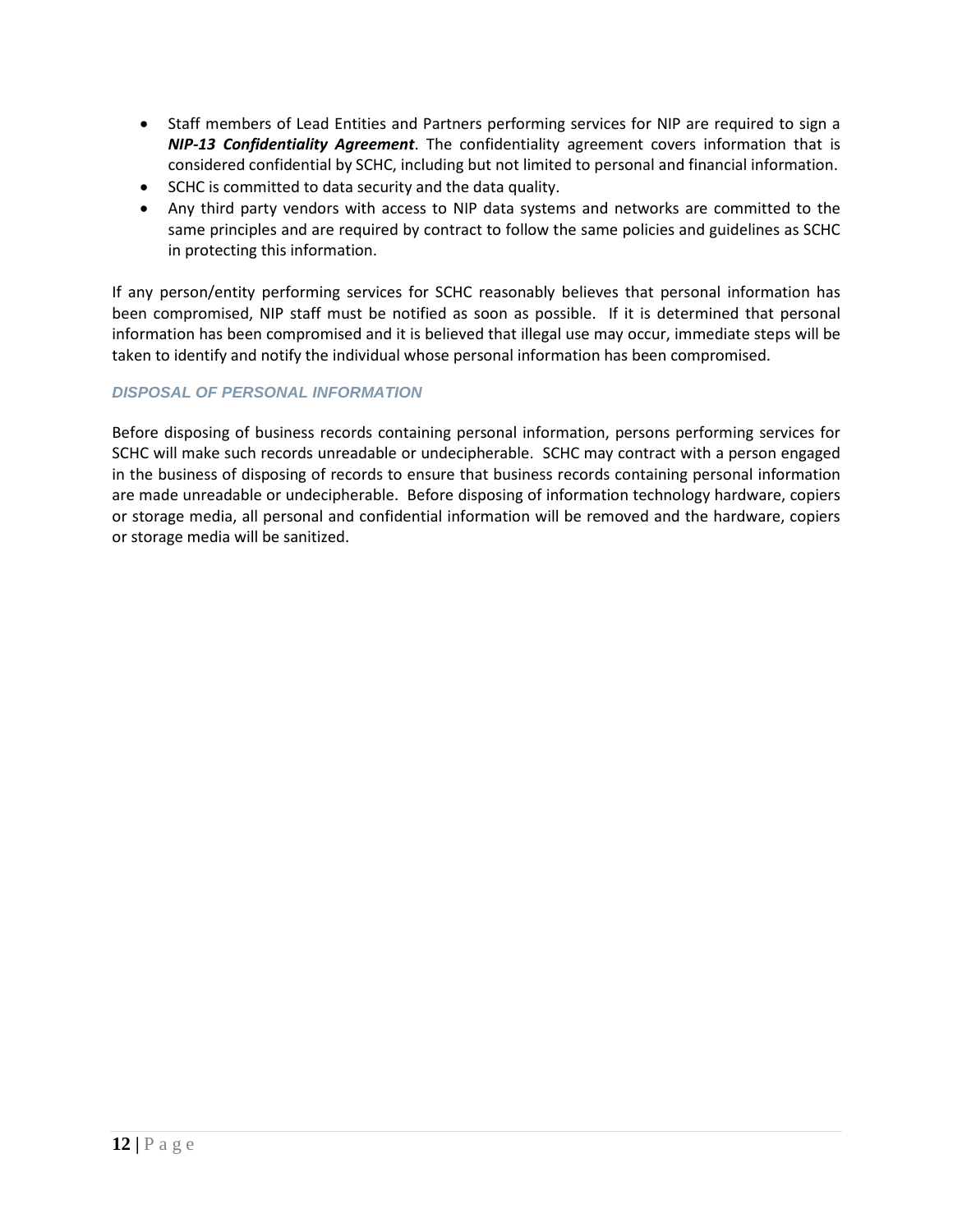# Completing Activities

#### *Process Flow for Completion of Activities*



*Note: The above chart is an example of the typical process flow for completing activites. Circumstances such as the election to draw funds and current property ownership may require slight deviations from the specific steps involved in the process.*

#### *Property Budgets and Eligible Expenses*

**NIP funding is limited to \$35,000 per property.** Lead Entities and Partners must consider budget projections carefully when identifying and selecting eligible properties to acquire. Eligible costs and expected expenses need to be determined, encompassing all parameters of the activity from acquisition through lien release. Prior to acquiring properties, serious consideration must be taken to determine whether or not a property can be acquired, demolished, greened, and maintained within the fiscal constraints of the program. Environmental factors, such as asbestos remediation, may require that certain properties, if pursued, will need other sources of funding in addition to NIP if costs exceed program limitations. Lead Entities/Partners may elect to do preliminary testing on properties for asbestos and other contaminants to better determine expected remediation costs; however, preliminary expenses such as asbestos testing, title searches, etc. for properties that are not acquired and demolished as part of the NIP portfolio are not eligible and cannot be reimbursed. These expenses may be absorbed by the project management fee.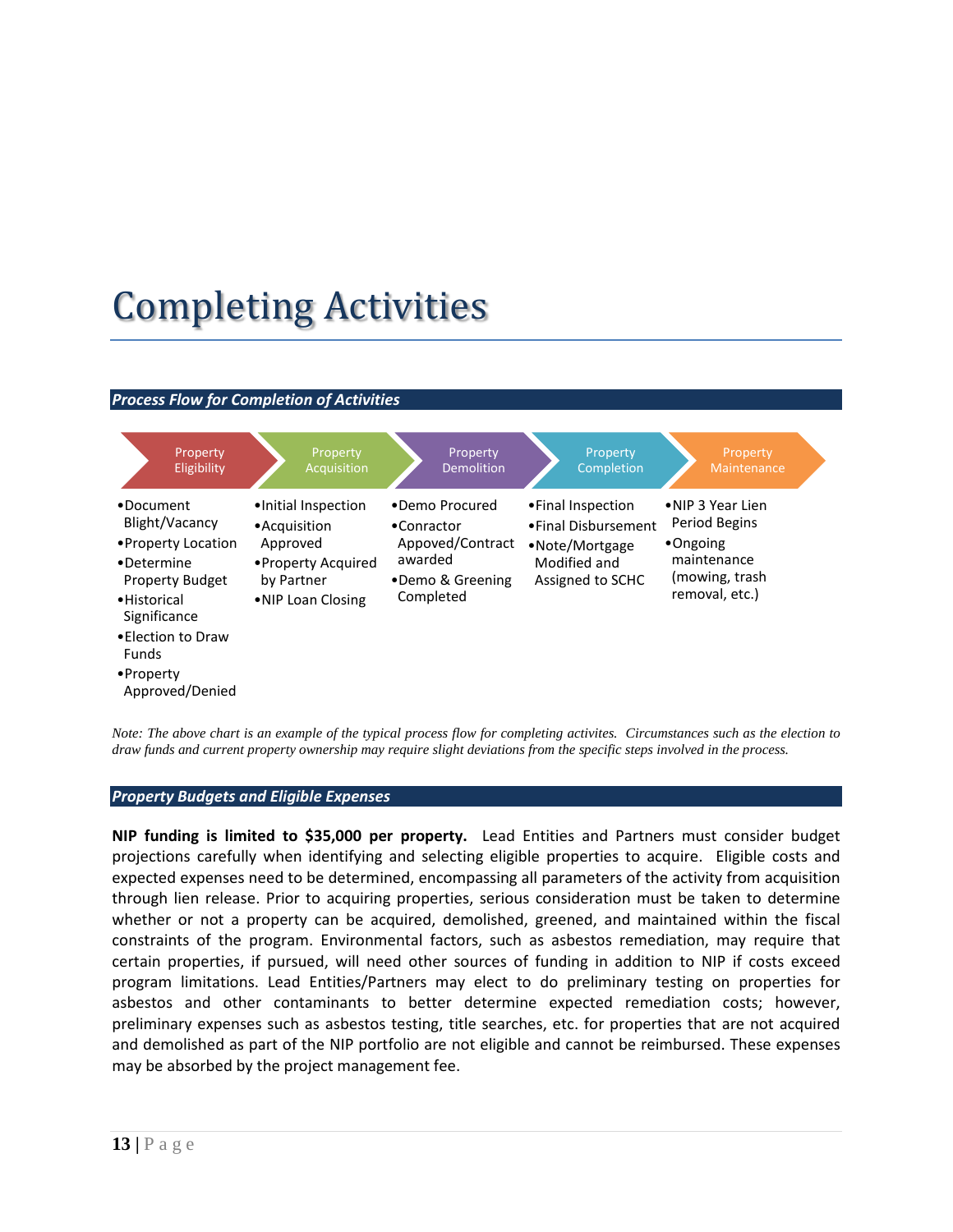NIP funds must be used for all, or a portion, of the demolition **AND** greening expenses of each property. Acquisition expenses are not eligible if the property was acquired by the Partner prior to the inception of the program. Expenses necessary for the transfer or sale of a property from the Lead Entity to a Partner are eligible.

NIP funds can be used for the following reasonable and necessary expenses:

#### **Acquisition Costs –**

Title expenses Appraisals Purchase price (NIP funds expended not to exceed fair market value) Payment and release of liens against the real estate (eligibility subject to review) Reasonable and necessary expenses required for acquisition NIP loan closing expenses

### **Pre-Demolition Costs –**

Bid/contract preparation Legal advertisements Environmental assessments and remediation (asbestos, lead-based paint, etc.) Permits/inspection fees Costs necessary to board up or secure property Property Insurance

#### **Hard Demolition Costs –**

Demolition/clearance of residential buildings Clearance of debris/garbage (illegal dumping, junk vehicles, etc.) Clearance of accessory structures (poles, fences, driveways, etc.) Removal of underground storage tanks and utility services Removal and/or capping of septic systems and wells

#### **Site Greening –**

Mandatory grading and seeding

Additional greening that goes beyond basic site restoration such as landscaping, fences,

architectural elements, etc.,)

### **Maintenance Costs –**

Maintenance fee of \$3,000 per property

#### **Administrative Expenses –**

Administrative expenses of \$1,750 per property

Questions about eligible costs should be referred to NIP staff. It is the responsibility of the Lead Entity and Partner to determine whether a cost is eligible prior to incurring the expense. \*Refer to **Program Notice 9** for the maximum allowable amounts for eligible costs.

### *Property Approval Process*

To receive approval for a property a *NIP-2 Property Eligibility Form* must be submitted to your assigned NIP Program Representative. Property approval forms must include all required documentation to be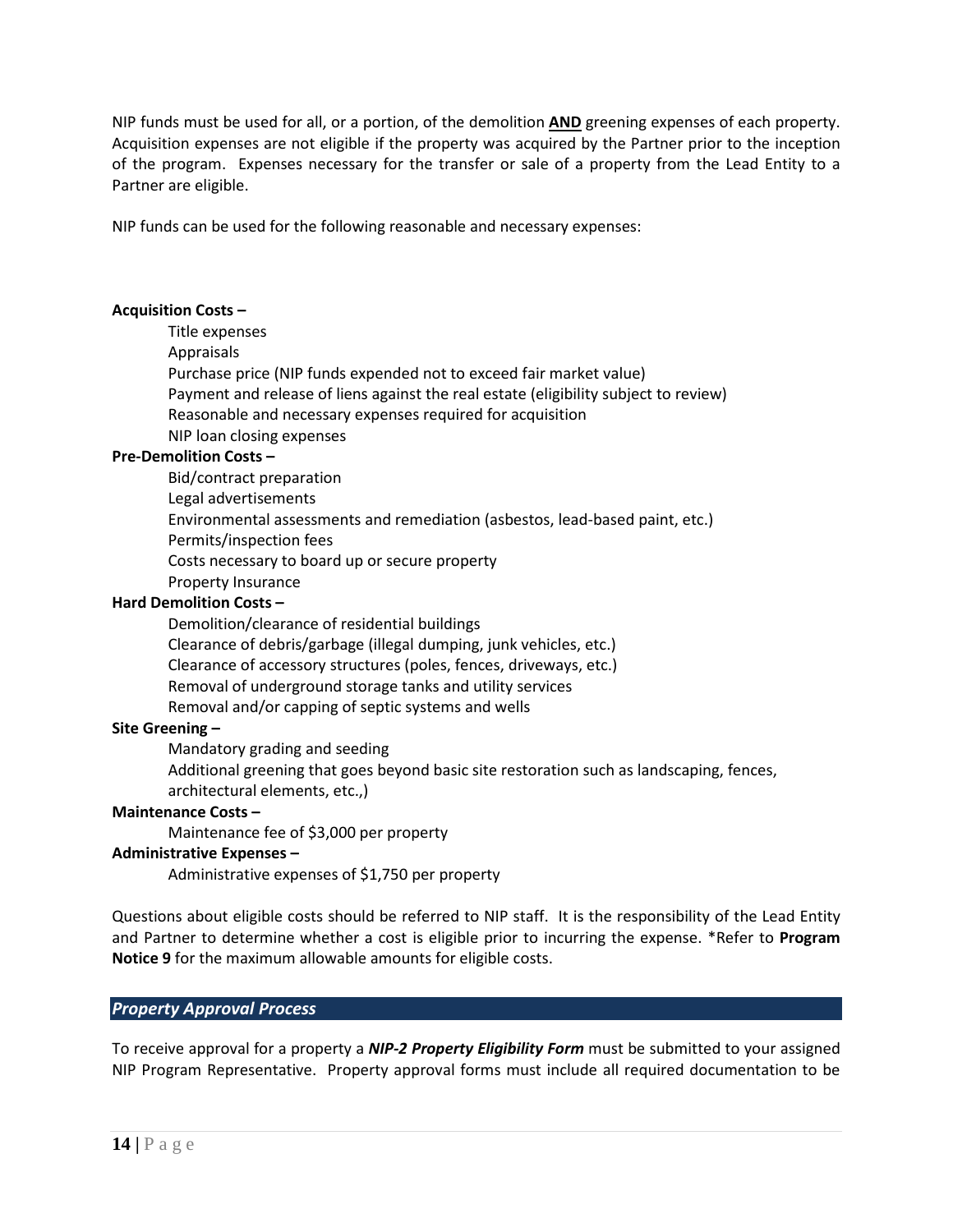reviewed. Specific requirements of items that need to be submitted are provided on the form. The submission of incomplete documentation will significantly slow down the approval process.

NIP staff must approve the eligibility of each property. It is highly recommended that Lead Entities and/or Partners receive approval for a property's eligibility prior to incurring expenses related to the property. Expenses incurred for ineligible properties cannot be reimbursed. Eligible properties must be vacant and blighted standard residential properties located in the Target Areas approved in the NIP written agreement. Properties must be vacant at the time of submission. Properties cannot be listed on any historical register, National or local. Properties located in historical districts will be submitted to SHPO for review, which is expected to add 2-3 weeks to the approval process. Properties can be singlefamily (1-4) units or multi-family (5+) units. Property eligibility is determined by, but not limited to; vacancy, habitability, structural condition, historical significance, its impact on community preservation and public safety and budget constraints.

The following property types are **NOT** eligible for NIP funding:

- Non-residential/commercial properties
- Properties listed on a national, state, or local historic register
- Properties located in historic districts considered by SHPO to be "Contributing"
- Properties not considered blighted or abandoned
- Properties that are occupied
- Isolated properties not in close proximity to other residential properties
- Vacant lots

All structures on a parcel containing multiple structures or buildings must qualify to be demolished. Properties containing both blighted and non-blighted structures are not eligible. In addition to being located in an approved target area, eligible properties must be located within close proximity to neighboring properties. Isolated properties in rural areas are not eligible. In order for demolition and greening to have the desired impact, properties must be in the nearby vicinity of other properties that will benefit from the removal of the blighted structure. Mobile homes are eligible properties, however, to ensure that such homes are not moved to other locations, evidence that the mobile home was destroyed and disposed of must be provided with the request for final inspection.

# *HISTORICAL PRESERVATION*

Documentation of a property's historical status must be provided with the *NIP-2 Property Eligibility Form*. A map printed from the Department of Archives & History's ArchSite (or equivalent system) must be submitted that demonstrates the property is not listed on any type of historical register. Staff persons responsible for verifying a property's historical status will need to go to the address provided below and create a "Public View" account to access the site. The "Public View" version of ArchSite can be used at no charge. If a property is located in a historic district or if for any reason a property's historical significance cannot be clearly determined, such properties will be submitted by NIP staff to the State Historic Preservation Office (SHPO) for a determination. Properties submitted to SHPO will be put on hold until a determination has been made by SHPO.

[http://archsite.cas.sc.edu/ArchSite/\(cpxcsh45sclsqm45ulktga45\)/Login.aspx?ReturnUrl=%2fArchSite%2f](http://archsite.cas.sc.edu/ArchSite/(cpxcsh45sclsqm45ulktga45)/Login.aspx?ReturnUrl=%2fArchSite%2fDefault.aspx) [Default.aspx](http://archsite.cas.sc.edu/ArchSite/(cpxcsh45sclsqm45ulktga45)/Login.aspx?ReturnUrl=%2fArchSite%2fDefault.aspx)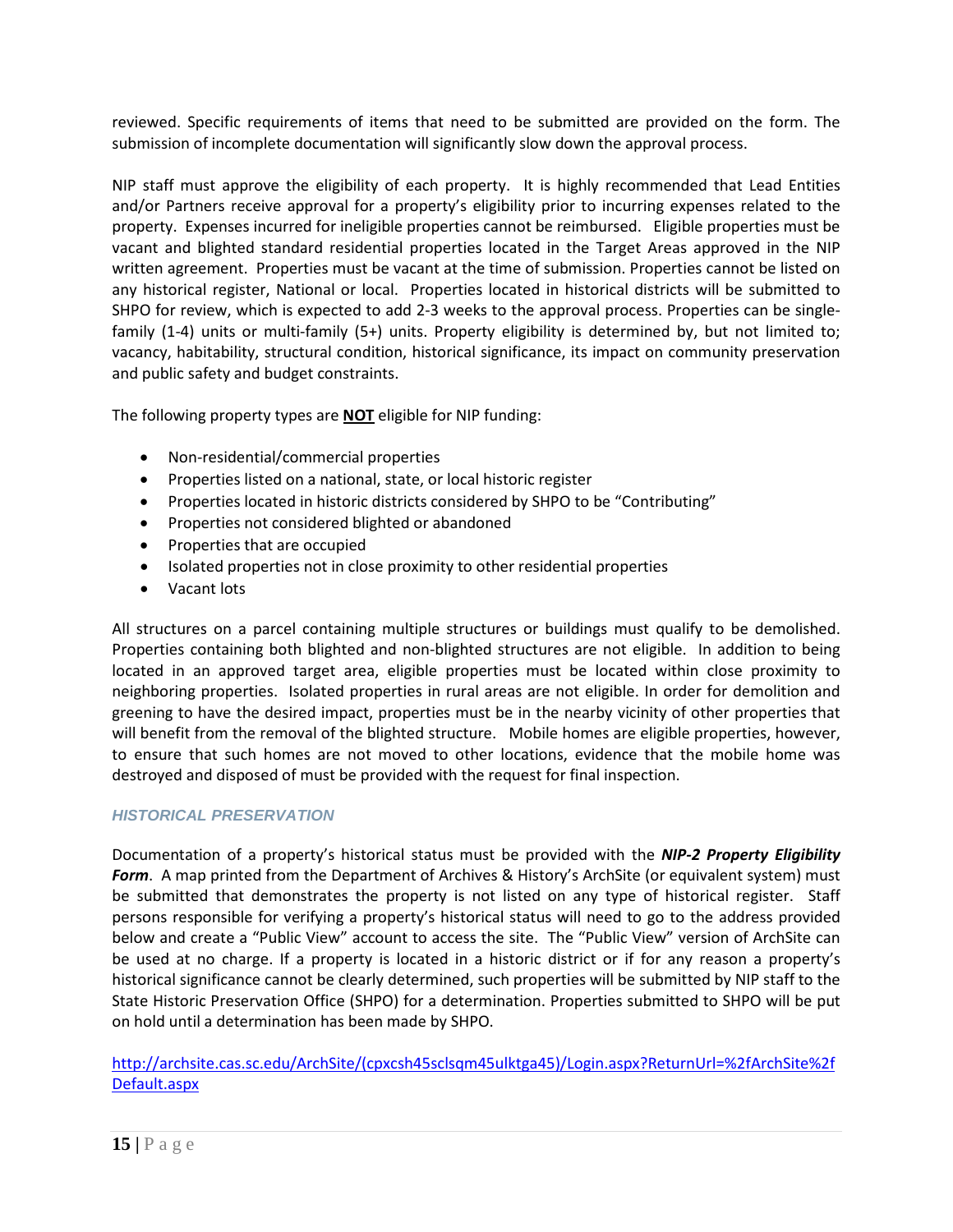

### *PROPERTY LOCATION*

Each property's GPS coordinates must be provided on the *NIP-2 Property Eligibility Form*. A property's coordinates can be verified using the google maps tool located at the link below. [www.gps-coordinates.net/gps-coordinates-converter.](http://www.gps-coordinates.net/gps-coordinates-converter)



### *Acquiring Properties*

Acquisition expenses paid for with NIP funds are limited to the fair market value of the property and related costs that are reasonable and necessary to purchase the property. The amount of acquisition costs paid for with NIP funds may not exceed fair market value. The appropriate documentation to determine fair market value must be submitted to NIP staff for approval of the purchase price. When the amount of NIP funding expended for acquisition is less than \$25,000 the required documentation is either an appraisal, broker opinion of value, or the most recent tax valuation. When the amount of NIP funding expended for acquisition is equal to or exceeds \$25,000 the required documentation is either an appraisal or broker opinion of value. Requirements for a broker opinion of value are listed below. Other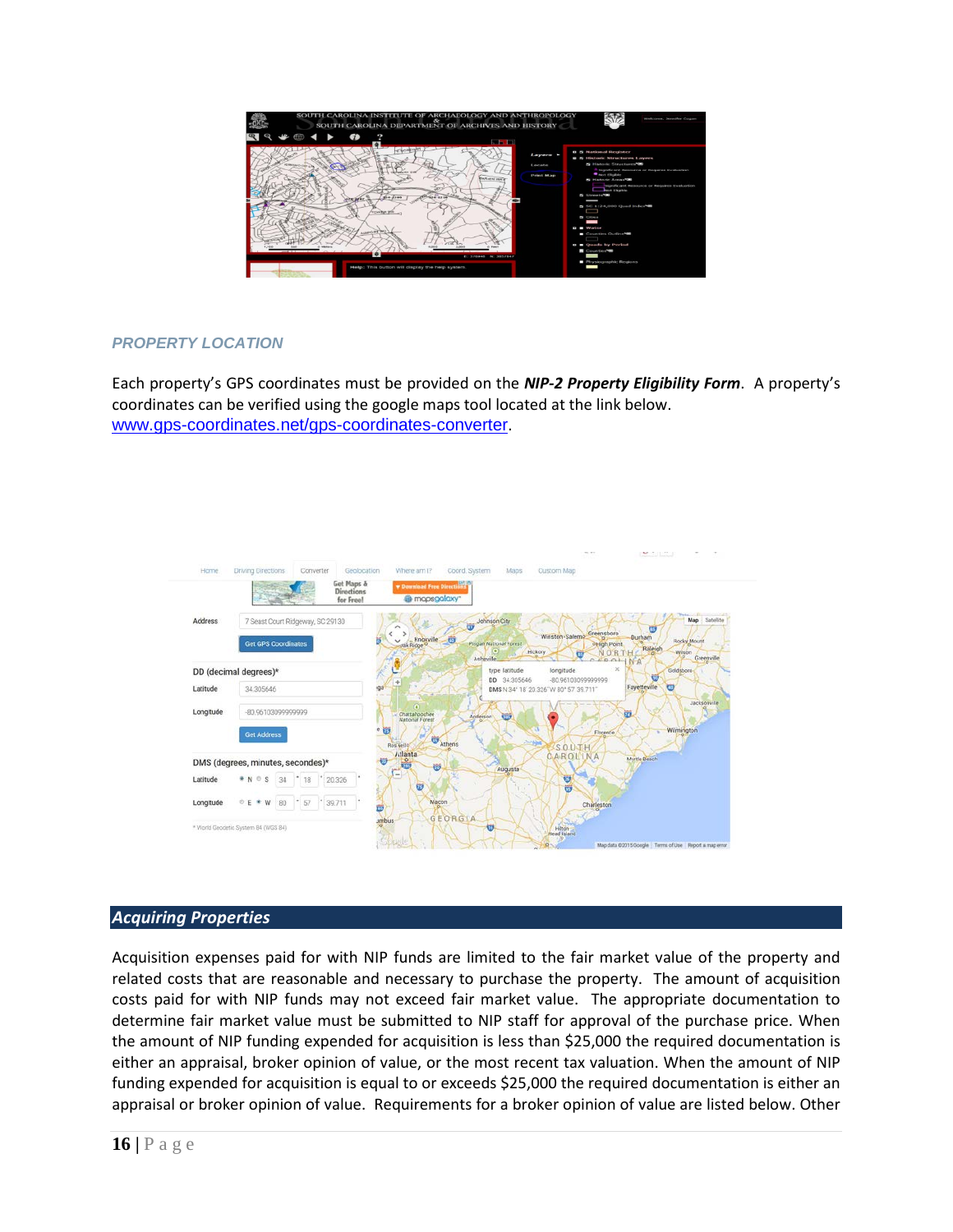resources to determine fair market value may be considered on a case-by-case basis. NIP staff reserve the right to require an appraisal should fair market value not be clearly determined by the tax valuation.

### **Broker Opinion of Value Requirements:**

- identification of the subject property
- date prepared
- defined value or price
- limiting conditions, including statements of purpose(s) and intended user(s)
- any present or contemplated interest, including the possibility of representing the seller/landlord or buyers/tenants
- basis for the opinion, including applicable market data (recently sold and currently listed)
- Credentials of the Broker providing the Non-Appraisal Opinions of Value. Full Name, License Number, and Expiration.

Lead Entities and Partners are urged to use caution when entering into options or contracts to acquire properties. The incorporation of language informing the seller that the transaction is dependent upon the approval of a property's inclusion into the program is strongly recommended. **Properties must pass an initial inspection prior to funds being released for acquisition.** Acquisition expenses can include the costs for the payment and release of liens placed on the property. The following items listed below represent typical items that need to be submitted; however it is not all inclusive. Requirements will differ depending on the specific circumstances of the acquisition such as whether or not a property has been acquired as part of the program or was previously owned. In any case, clear direction will be provided on the specific requirements for the property by NIP staff.

In all circumstances, a property must be owned by the Partner prior to demolition. No exceptions can be made to this requirement. Properties may be acquired as part of the NIP transaction or may already be owned by the Lead Entity or Partner. If a property was acquired by a Partner prior to program inception (10/17/14), funds may not be requested for the reimbursement of acquisition costs. Acquisition costs for the sale of a property from the Lead Entity to a Partner are allowable as long as the amount of NIP funds expended for acquisition does not exceed current fair market value. NIP note and mortgage will be issued to the Partner for each property after the property eligibility has been approved and the acquisition process has been completed (or at closing is applicable). The NIP note and mortgage will be modified upon approval of the final inspection with the Assignment and Modification Agreement.

### *Pre-Acquisition – Submit for Approval Prior to Purchase*

- Sales contract with documentation of fair market value (appraisal, broker opinion of value, most recent tax assessment value, tax foreclosure or forfeiture documents, other valuation methods as approved by NIP staff).
- **NIP-9 Conflict of Interest Certification**

# *\*If funds are needed for closing, in addition to the property passing an initial inspection, the following must be submitted at least (14) business days prior to closing:*

- **NIP-3 Loan Closing Request Form** with a legal description for the NIP note and mortgage "Exhibit A", prepared by the closing attorney in a word.doc format. The legal description must include a derivation clause referencing the sale of the property from the owner to the Partner organization.
- **NIP-10 Disbursement Request Form**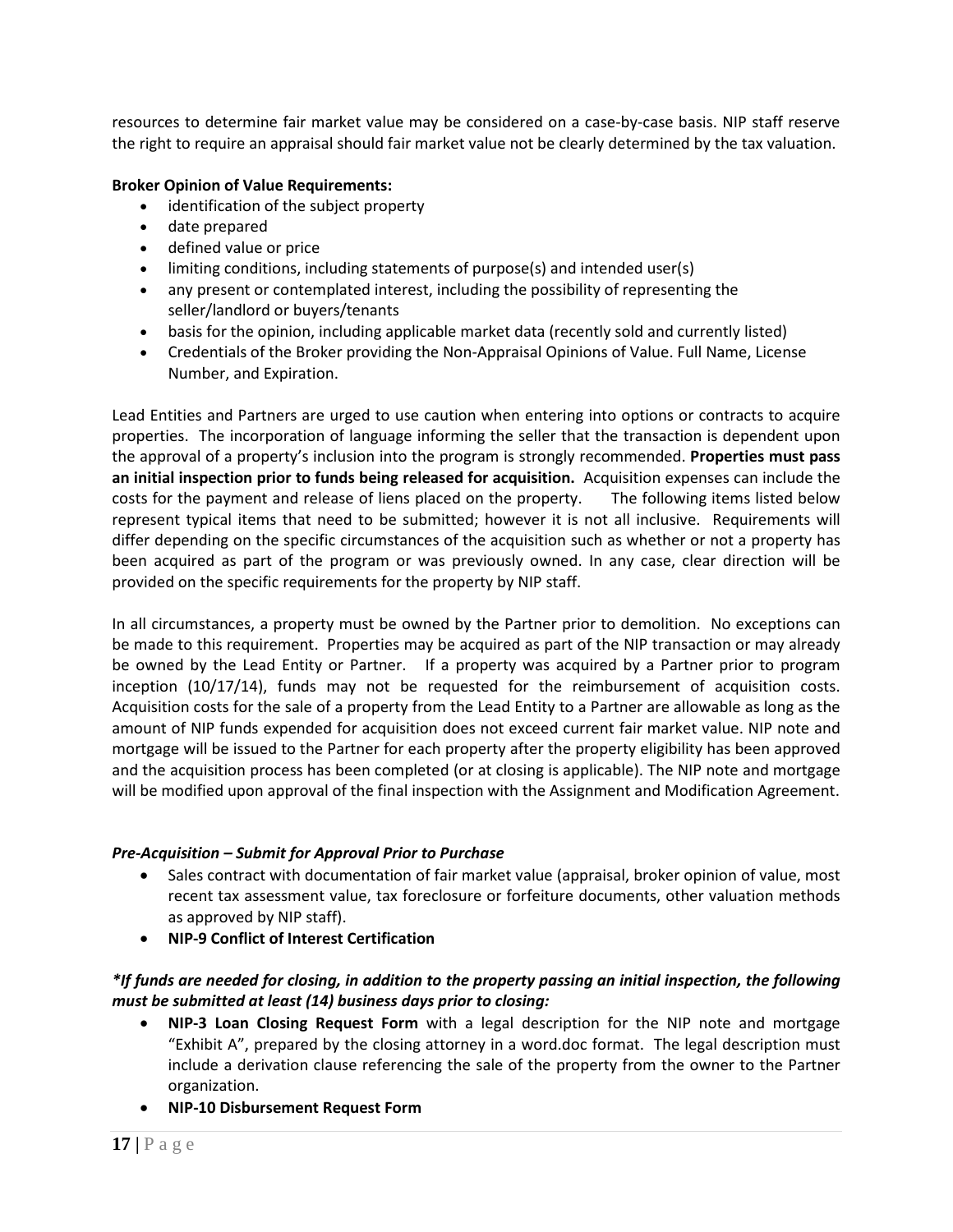- Draft of HUD-1
- Unexecuted Deed
- Invoices for expenses paid outside of closing (if applicable)
- Closing Attorney's W-9 Form

### *Post-Acquisition - Submit to Document Partner has Acquired the Property – MUST SUBMIT PRIOR TO DEMOLITION*

- Recorded Deed
- Executed copy of the HUD-1 (if applicable)

### *Loan Closing Requirements*

A *NIP Note, Mortgage and Security Agreement* must be closed and recorded at the time a Partner acquires a property, or promptly thereafter. Closing documents must be recorded prior to the release of funds. A significant component of compliance for the NIP program is that in conjunction with the disbursement of NIP funds at project completion, the *NIP Note, Mortgage and Security Agreement* are assigned and modified to SCHC by virtue of the *Assignment and Modification Agreement.* The Partner will execute a note and mortgage given to either SCSHFDA or the Lead Entity in an amount up to \$35,000 per property. The Lender of the *NIP Note, Mortgage and Security Agreement* will depend on the election to draw funds and other factors such as how the acquisition or demolition activities are financed. Regardless of whether the lender is the Lead Entity or SCSHFDA, NIP staff will prepare the loan closing documents and provide them to the selected closing attorney. Information necessary for loan document preparation is submitted on the *NIP-3 Loan Closing Request Form.* Requests for closing documents must be submitted at least fourteen (14) business days prior to the anticipated closing date.

The modified note will be a 0%, non-amortizing loan, for an amount up to \$35,000, forgivable over a three (3) year term at 33.33% per year as long as program requirements are met. The outstanding balance of the loan will be due and payable upon sale, transfer, or unauthorized use of the property. The Assignment and Modification Agreement will be issued at final inspection approval and must be recorded prior to the release of NIP funds. Ongoing loan servicing (i.e., repayments and lien releases) will be handled by NIP staff. Repayments of NIP funds will be re-invested back into the program. Special considerations may be made by NIP staff to release or subordinate its lien prior to the end of the term based on the merit of the request and the impact on the local community.

# *ELECTION TO DRAW FUNDS*

Three options are available for the disbursement of funds. One of the three options must be selected for each property during the property approval process. The election to draw funds is selected on Page 2 of the *NIP-2 Property Eligibility Form*. Funds can be disbursed in one FINAL disbursement request upon approval of the FINAL Inspection, or a two or three disbursement plan may be selected, depending on if the property is undergoing quiet title action. Refer to Page 22 for details.

### *Environmental Factors*

Formal environmental assessments are not required; however, Lead Entities and Partners are expected to consider environmental factors when acquiring and demolishing properties.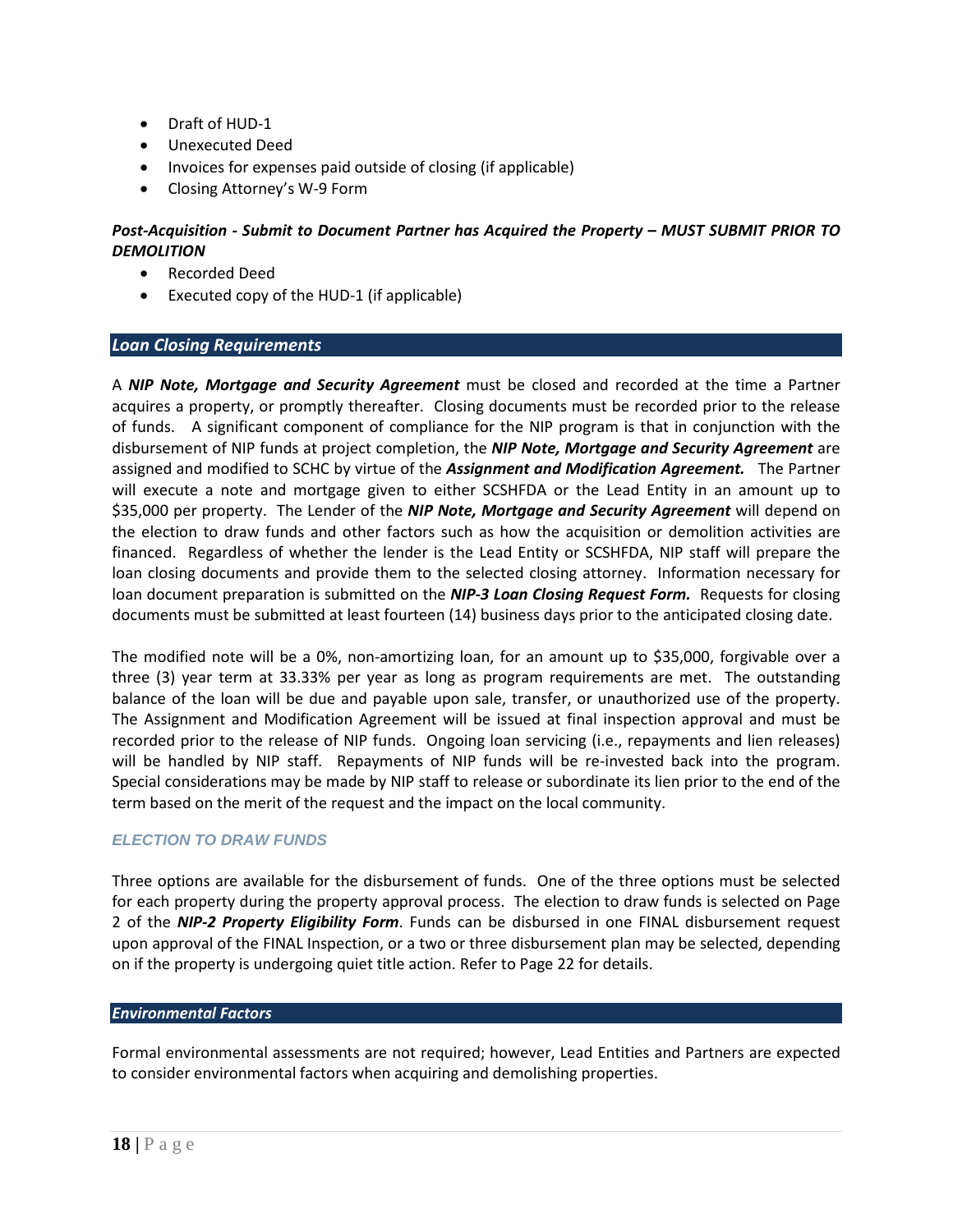#### *ASBESTOS AND LEAD-BASED PAINT*

Lead Entities and Partners must follow all applicable state and local regulations, laws, and policies in effect regarding asbestos and lead-based paint. Lead Entities and Partners undertaking asbestos hazard abatement activities must document proper disposal. Questions regarding asbestos requirements should be directed to the Department of Health and Environmental Control (DHEC) by contacting James Hinkle at 803-898-7586 or [hinkleje@dhec.sc.gov.](mailto:hinkleje@dhec.sc.gov) Questions concerning DHEC's requirements for leadbased paint should be directed to DHEC staff at 803-896-0655.

#### *ENVIRONMENTAL CONSERVATION*

The SCHC and SCSHFDA support the efficient (green) use of resources, including deconstruction and recycling. When considering deconstruction and recycling, cost factors related to environmental factors such as lead-based paint that may be present should be taken into consideration when weighing the overall benefit. In addition, the potential to generate program income must be taken into consideration.

#### *Initial Inspections & Cost Analysis*

Once a property's eligibility has been approved and the Partner has site control the initial inspection is requested by submitting a *NIP-6 Inspection Request Form*. Initial inspection request must include a color photo of the front of the property. If the Lead Entity or Partner has plans to sell, donate, or recycle components of the building, detailed plans and photos must be provided with the initial inspection request. Once the inspection request is received, the contact person listed on the *NIP-6 Inspection Request Form* will be notified that the request has been received and when they can expect to be notified of the inspection results. A site visit will be conducted to confirm the blighted and vacant condition of the property.

The *NIP-5 Cost Analysis* must be submitted with a copy of the asbestos and/or hazardous material evaluation reports, and invoices for such testing (if applicable). The *NIP-5 Cost Analysis* may be completed by a staff member of the Lead Entity/Partner or an external firm or individual may be used. If an external firm or individual is used, that firm or individual may not submit a bid or be awarded a contract to perform any work or services identified in the cost analysis. Procurement for demolition services should not begin until NIP staff has provided notification that the initial inspection request has been approved. \*Refer to **Program Notice 9** for details regarding pricing per sq. ft. when completing the *NIP-5 Cost Analysis*.

#### **Note: An initial inspection must be approved prior to the release of funds for acquisition**.

#### *Procurement and Contracting*

#### *PROCUREMENT REQUIREMENTS*

As of January 27, 2017 procurement for contracts and services performed for NIP projects must be in compliance with 2 CFR Part 200. In an effort to ensure cost reasonableness and fair and open competition, the services of demolition contractors and other NIP services, such as environmental testing and remediation, must be procured. All procurement transactions shall be conducted in a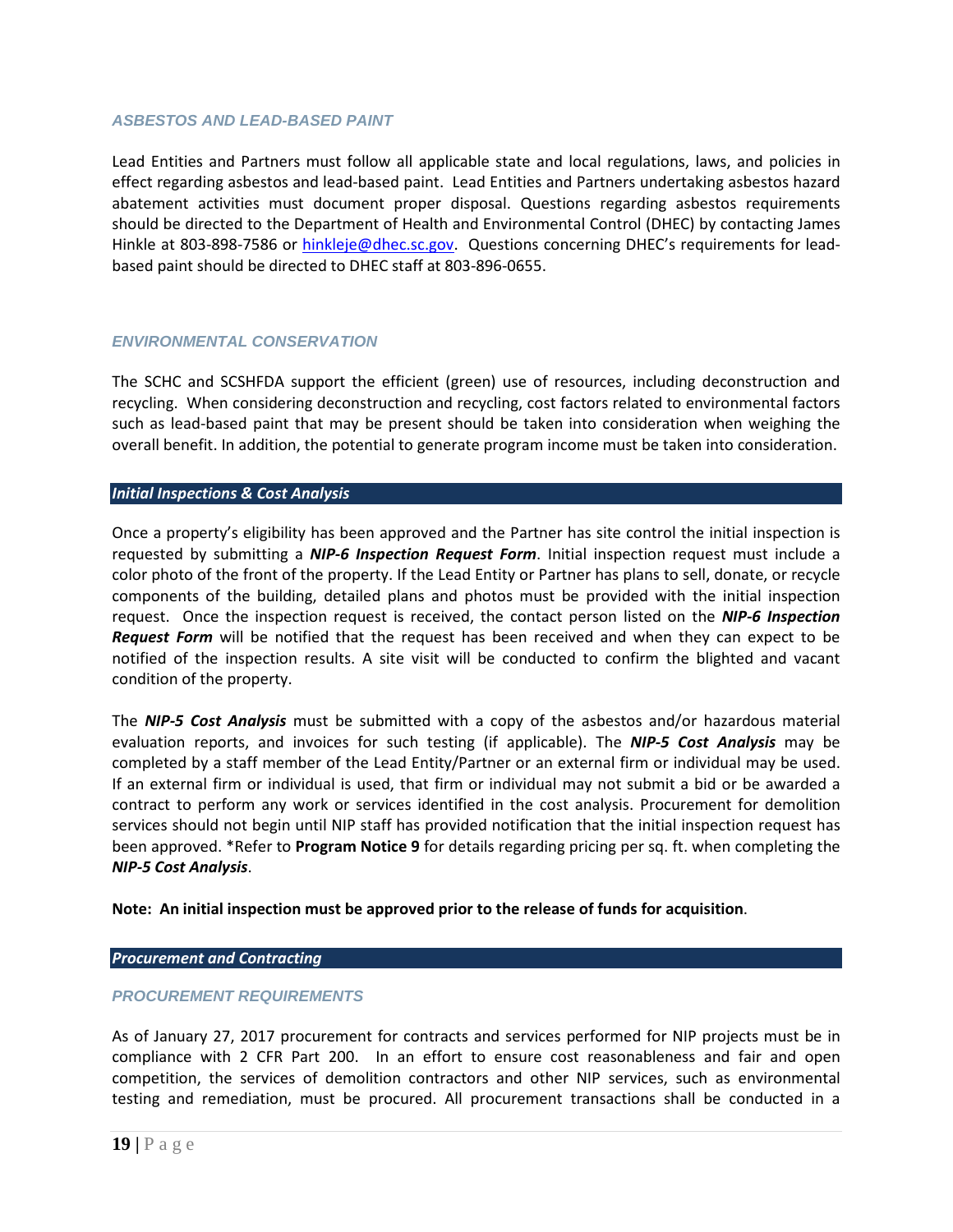manner to provide, to the maximum extent practical, open and free competition consistent with practices required under federal, state, and local laws. Lead Entities and Partners shall be alert to personal and organizational conflicts of interest as well as noncompetitive practices among contractors that may restrict or eliminate competition or otherwise restrain trade. Solicitations shall clearly set forth all requirements that the bidder shall fulfill in order for the bid to be evaluated. Contracts shall be made only with responsible contractors who possess the potential ability to perform successfully under the terms and conditions of the proposed procurement. Consideration shall be given to such matters as contractor integrity, record of past performance, financial and technical resources or accessibility to other necessary resources. Lead Entities and Partners are responsible for screening contractors. The screening requirements should be rigorous enough to screen out unqualified or unstable contractors but not so stringent as to prevent the participation of an adequate number of competent contractors. Lead Entities and Partners are required to follow the procurement policies that are submitted and approved per the requirements of **Program Notice 9**. Procurement policies must be in compliance with 2 CFR Part 200, include conflicts of interest requirements, and state a preference for the use of minority and women owned businesses. Documentation of procurement, such as the bid advertisement, bid package, and bid tabulation with quotes received must be submitted with drafts of the contract to be awarded.

# *AWARDING CONTRACTS*

Contracts awarded for demolition must be 10% above or below the approved *NIP-5 Cost Analysis.* Contracts outside of the 10% range may only be awarded at the discretion of NIP staff.

The following minimum requirements apply to contractors selected to conduct work for NIP projects:

1. *Liability Insurance:* Contractors must have adequate liability and property damage insurance.

2. *Workers Compensation:* Contractors with employees must have workers compensation insurance. Private contractors operating a sole proprietorship that have no employees are exempt from this requirement; however, they must have proof of adequate private medical insurance coverage.

3. *Debarment:* Lead Entities and Partners must verify selected contractors are not listed on the Federal debarment list. A contractor's status must be verified at www.sam.gov

4. *Performance:* Lead Entities and Partners must identify and document policies and procedures for barring poor performing contractors from continuing to participate in the program; and

5. *Licensing:* All individuals and firms performing services for NIP must possess a valid business license. Contractors must meet state and local licensing requirements subject to the scope of work they have been contracted to perform. Contractors performing asbestos abatement activities must have an asbestos abatement project license issued by DHEC.

Drafts of all contracts for professional services and demolition related activities **MUST** be submitted to NIP staff for approval prior to execution. Demolition, abatement, and/or site restoration (greening) contracts must include a *NIP–7 NIP Contract Addendum*. The contract addendum itemizes the amounts of the contract that will be spent for abatement, demolition and site restoration (greening). The addendum is mandatory and must be included in all drafts submitted for approval. This level of cost itemization is necessary to meet Treasury's reporting requirements for these specific expense items. To meet financial management requirements, expenses must be tracked and associated to each specific property. If a contract is awarded to provide demolition or other services for multiple properties, the addendum must itemize the costs for each property included in the contract. When electing to bundle multiple properties under one contract, consideration must be taken to ensure the number of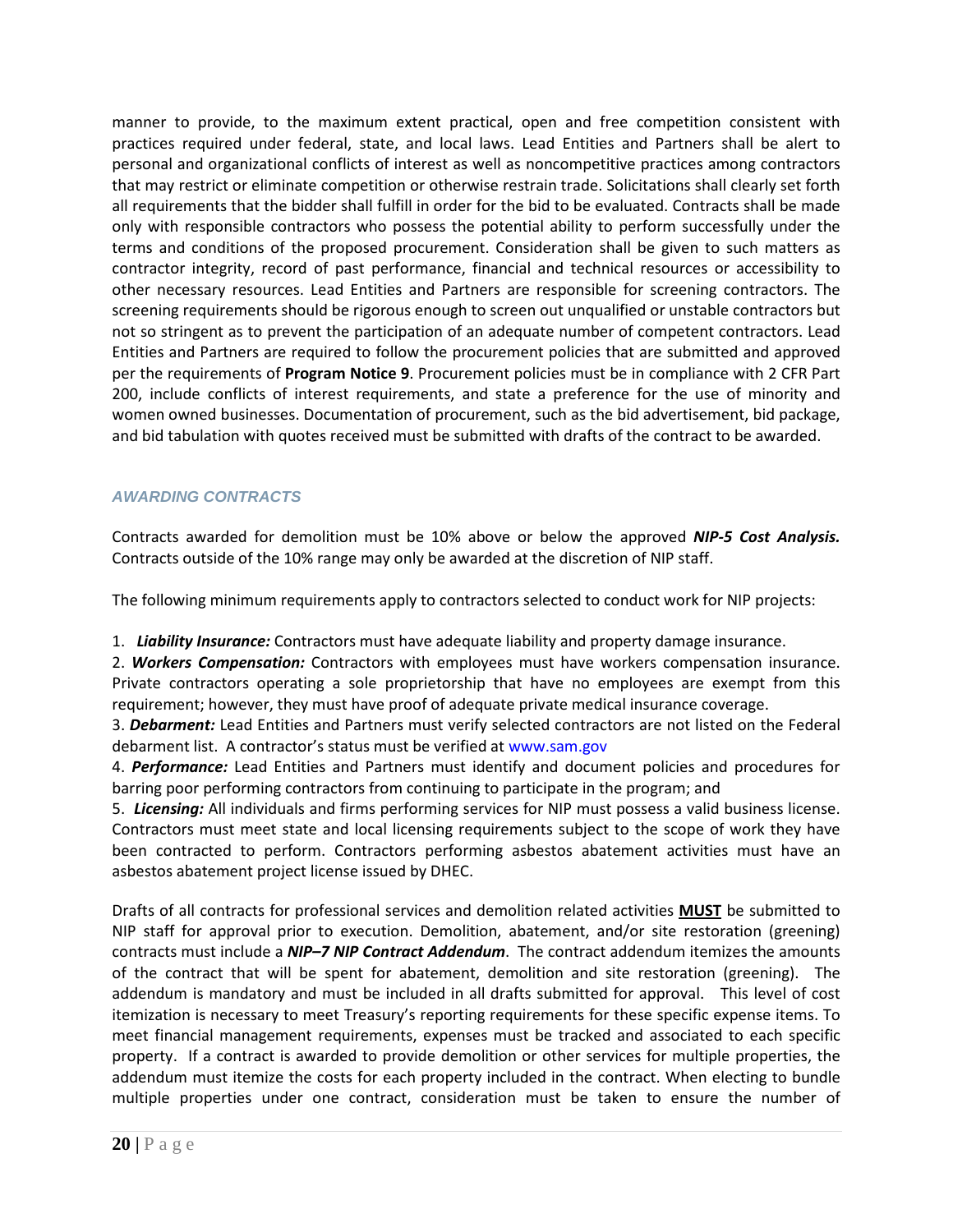properties included in the contract does not impede progress. The contractor's expectation for payment must also be considered. Funds paid for demolition expenses will not be released until the entire scope of work included in the contract has been completed. Contracts awarded should only contain approved NIP properties. Including properties in contracts that are not included in the NIP portfolio of approved properties is not allowable. In addition to *NIP – 7 Contract Addendum*, contracts must at a minimum contain the following:

- 1. Start date and completion date;
- 2. Total compensation to be paid for the work;
- *3. NIP-7 Contract Addendum*
- 4. Responsibilities, terms and conditions for all parties;
- 5. Daily property maintenance and site cleanup provisions;
- 6. Any requirements and limitations regarding sub-contractors;
- 7. Work specifications;
- 8. Signatures of parties and dated;
- 9. Procedures for inspections, payments, changes in the scope or cost of work;
- 10. Termination of the contract;
- 11. Requirements regarding the release of liens;
- 12. All applicable warranties; and
- 13. Procedures for settling of disputes.

NIP funded projects may not employ any contractors or subcontractors that have been debarred or suspended from participating in federally funded programs. A listing of debarred contractors can be found on the **System for Award Management (SAM)** web-site at http://sam.gov. NIP Lead Entities and/or Partners are responsible for checking the website to verify a contractor's status prior to executing contracts. All contractors and subcontractors awarded contracts must sign the *NIP-8 Debarment Certification Form* certifying that they are not included on the Excluded Parties Listing System and are eligible to participate in federally assisted projects. A copy of the results generated from the SAMS website must be submitted with the *NIP-8 Debarment Certification Form*.

DRAFT copies of contracts must be submitted with the following documentation for review and approval prior to execution of the contract.

- *NIP-14 Contract Submittal Form*
- *NIP-7 NIP Contract Addendum*
- *NIP-8 Debarment Certification Form with SAMS website results*
- *NIP-9 Conflict of Interest Certification Form*
- Copy of License applicable to the trade or service being performed
- Documentation of the contractor's hazard, liability and workmen's compensation insurance
- Documentation of procurement (copy of advertisement for bids, bid package, and bid tabulation)

Once the draft of the contract has been approved the EXECUTED copy must be submitted to NIP staff along with **copies of permits** required to perform the services of the contract.

For subcontracts, the following information must be submitted:

• *NIP-14 Contract Submittal Form* (only complete items noted for sub-contractors)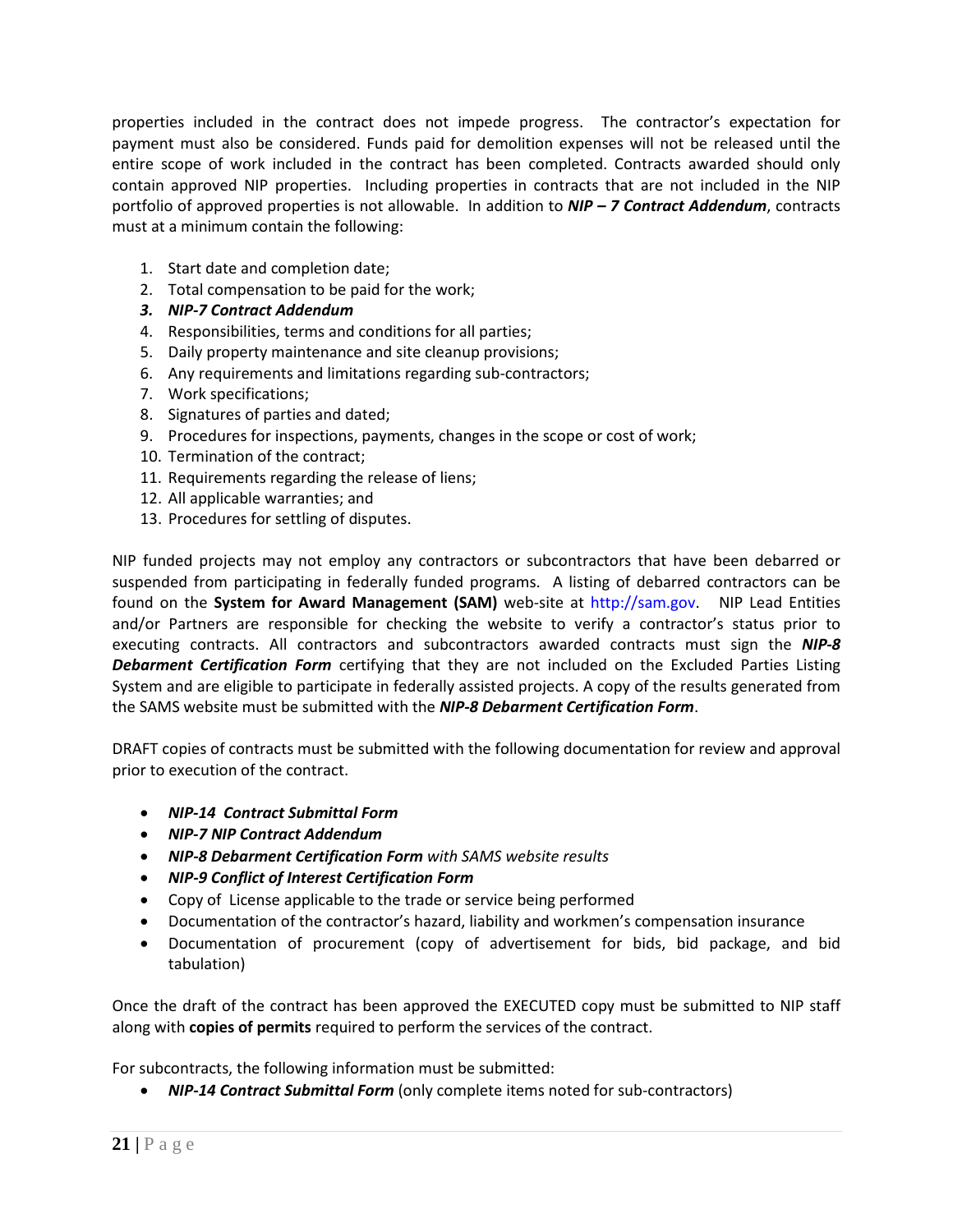- *NIP-8 Debarment Certification Form* with sam.gov search results
- Documentation of insurance (liability, hazard, worker' compensation)
- Copy of the subcontractor's license appropriate to the scope of work being performed

### *CHANGE ORDERS*

Change orders must be approved by NIP staff prior to completing the scope of work identified the change order. Change orders are necessary when changes arise to the scope of work or costs identified in executed contracts. Change orders should be kept to an absolute minimum and are for unforeseen problems or issues that arise during demolition. Change orders will not be used to correct bidding computation errors. Change orders should be agreed upon and signed by the owner and contractor and submitted to NIP staff for review and approval prior to completing the work included in the change order. Submitting a change order after the work has been completed may render the expense related to the change order ineligible. Change orders will be evaluated for cost reasonableness and necessity. Change orders will also be reviewed to determine whether or not the change in cost or scope of work will affect the approved property or project budget. To request approval for a change order, a copy of the change order must be submitted with an *NIP-6 Inspection Request Form.* All change orders must be submitted and approved by NIP staff prior to submitting a request for a final inspection.

#### *Final Inspections*

After the completion of demolition and greening (site restoration) has occurred, properties must pass a final inspection approved by NIP staff. Inspections must be requested using the *NIP-6 Inspection Request Form.* The form along with color photos of the property must be submitted. The photos submitted must be taken DURING demolition **and** AFTER greening has been completed. Inspection requests should not be submitted until all the demolition and greening work has been completed.

The following documentation must be submitted with FINAL inspection requests:

- *NIP-6 Inspection Request Form*
- Disposal records for all hazardous and non-hazardous materials
- Color photos taken DURING demolition and AFTER greening has been completed
- Disposal records for demolished mobile homes, if applicable
- Records detailing the donation, sale, or recycling of any materials (if applicable)

### NOTE: \* Important information regarding final inspections is contained in **Program Notice 6**.

#### *Disbursement of Funds*

Funds will not be disbursed until the initial inspection has been approved and the note and mortgage have been closed and the executed/recorded documents have been submitted to NIP staff. During the property eligibility approval process an election to draw funds is determined for each property. Funds can be disbursed in one FINAL disbursement request upon approval of the FINAL Inspection, or a two disbursement plan may be selected.

**Option 1:** ONE FINAL disbursement request will be submitted to NIP staff for the property at the completion of demolition and site greening. In this scenario, the lender on the *NIP Note, Mortgage and Security Agreement* will depend on how the property is financed*.* The NIP Note, Mortgage and Security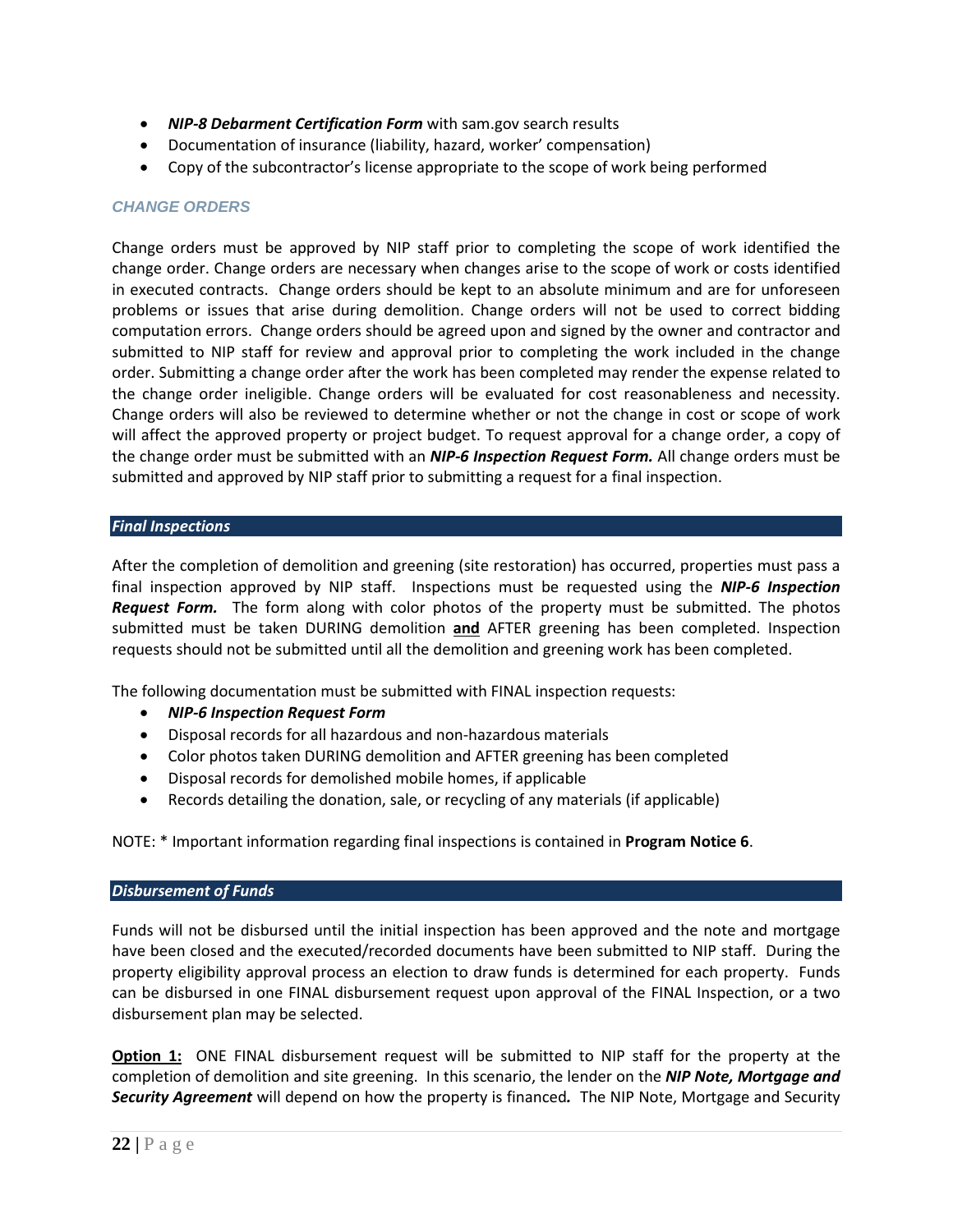Agreement must be closed at the time of acquisition or promptly after the initial inspection has been approved by NIP staff. The *NIP Note, Mortgage and Security Agreement* documents will be prepared by NIP staff and issued directly to the closing attorney. Upon approval of the final disbursement request, the NIP funds will be released to the closing attorney along with the *Assignment and Modification Agreement* documents.

**Option 2:** TWO disbursement requests will be submitted to NIP staff for the property. The initial disbursement request will be for acquisition expenses and the second and FINAL disbursement request will be submitted for demolition, greening, and maintenance expenses upon approval of the final inspection. In this scenario, SCSHFDA will be the lender on the *NIP Note, Mortgage and Security Agreement*. The *NIP Note, Mortgage and Security Agreement* documents will be issued directly to the closing attorney. NIP staff must be in receipt of the executed and recorded note and mortgage prior to releasing funds for the initial disbursement request.

**Option 3:** This option is only available for properties undergoing quiet title action. THREE disbursement requests may be submitted to NIP staff for the property. The initial disbursement request will be for acquisition expenses and the second for demolition expenses. The FINAL disbursement request will be submitted for legal expenses incurred to quiet the title upon issuance of the Judge's Order. In this scenario, SC Housing will be the lender on the *NIP Note, Mortgage and Security Agreement*. The *NIP Note, Mortgage and Security Agreement* documents will be issued directly to the closing attorney. NIP staff must be in receipt of the executed and recorded note and mortgage prior to releasing funds for the initial disbursement request.

*Disbursement for Acquisition Costs –* As stated above, payment can be requested for reimbursement of acquisition costs after the closing has occurred or arrangements may be made to have funds provided at the time of closing. If funds are needed at closing they will be disbursed directly to the closing attorney with the loan closing package, to be held until in escrow until closing. Partners requiring funds at the closing will need to make prior arrangements with NIP staff to ensure documents are provided within required timeframes to ensure funds can be issued in time for the scheduled closing. Refer to acquisition requirements on Page 17 for details. **Prior to the release of funds for acquisition the initial inspection must be approved.**

*Disbursement of Maintenance Fee -* The \$35,000 limit per property includes a one-time project maintenance fee of \$3,000 per property. Project maintenance fees will only be released upon approval of the final inspection and must be requested by inclusion of an invoice as part of the final disbursement request. Due to individual site characteristics and future plans of a site, the actual cost of maintenance over the NIP lien period may vary from property to property. In an effort to offset maintenance costs for properties that may exceed the \$3,000 limit, it is permissible to aggregate funds disbursed for project maintenance fees into one account that can be allocated over their entire stock of NIP properties.

# *DISBURSEMENT REQUEST FORMS AND DOCUMENTATION*

To request funds, a *NIP-10 Disbursement Request Form* accompanied with the appropriate documentation must be submitted. Once a draw request is approved, processing time for disbursing funds is expected to take no longer than fourteen (14) business days. Funds will only be released for properly documented expenses and approved completed work. To set up payees in the system an ACH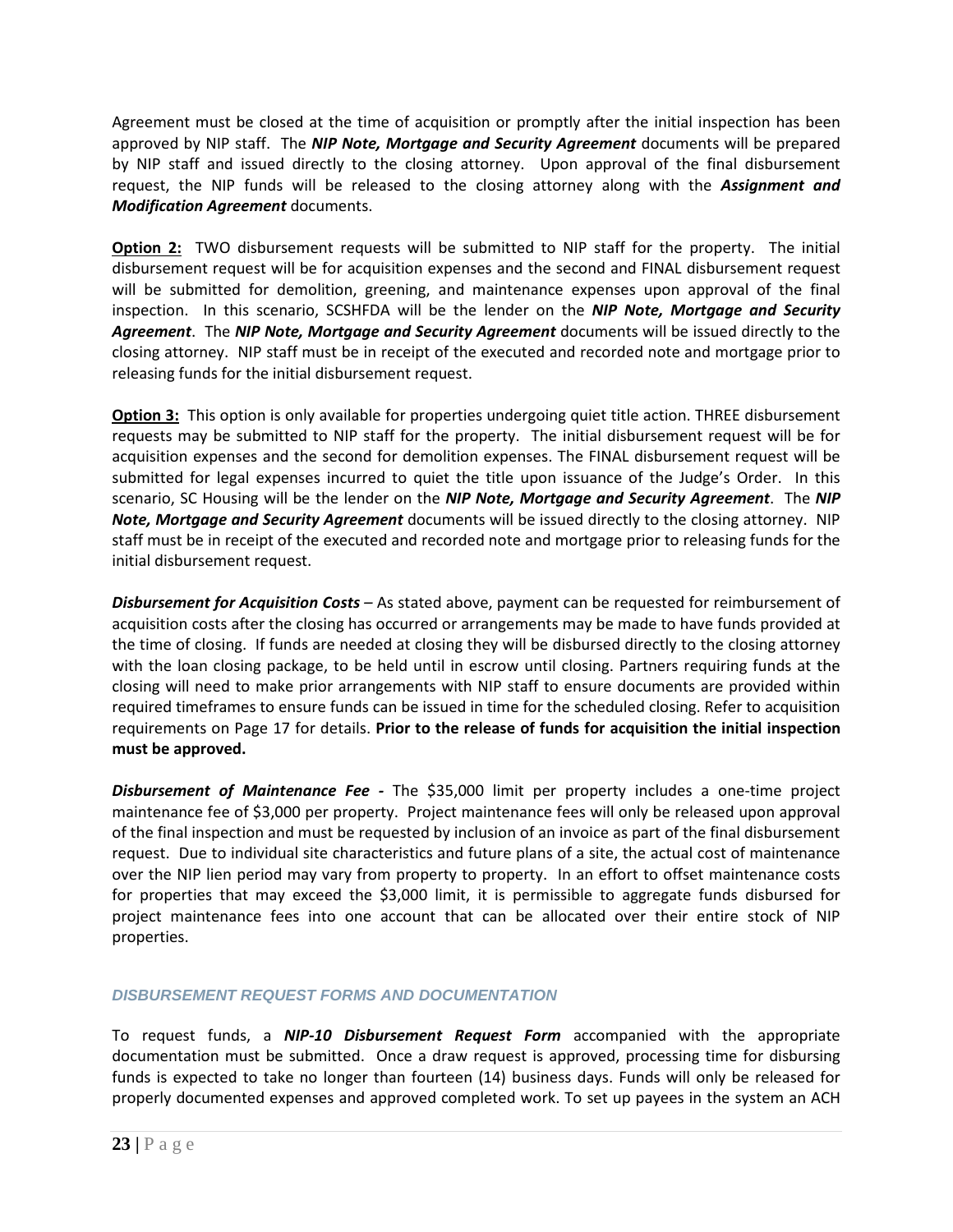Payment Form and a W-9 need to be submitted for each organization that will be receiving the disbursements. The flow of funds is dependent upon the election to draw funds.

### **Summary of Items Required for Disbursement Requests:**

### **Option 1 – ONE FINAL Disbursement**

- *A. NIP-10 Disbursement Request Form*
- *B. NIP-6 Inspection Request Form*
- C. Acquisition Expenses
	- Deed
	- HUD-1 Settlement Statement (draft if funds are needed at closing)
	- Invoices for items paid outside of closing
- D. Demolition/Greening/Maintenance Expenses
	- Invoices for all expenses requested
	- Copies of Lien Releases
	- Invoice for Project Management/Maintenance Fee

Note: Assignment and Modification Agreement documents will be prepared and sent with FINAL Disbursement to closing attorney.

### **Option 2 – TWO Disbursements**

**Initial Disbursement –** *Funds being reimbursed for acquisition*

### *A. NIP-10 Disbursement Request Form*

- B. Acquisition Expenses
	- Deed
	- HUD-1 Settlement Statement
	- Invoices for items paid outside of closing

Note: Recorded Note and Mortgage must be submitted before disbursement can be released.

### **Initial Disbursement –** *Funds needed at closing to acquire property*

- *C. NIP-10 Disbursement Request Form*
- D. Acquisition Expenses
	- *NIP-3 Loan Closing Request Form*
	- Unexecuted deed
	- A legal description for the NIP note and mortgage "Exhibit A", prepared by the closing attorney in a word.doc format. The legal description must include a derivation clause referencing the sale of the property from the owner to the Partner organization.
	- HUD-1 Settlement Statement Draft
	- Closing Attorney's W-9 Form

Note: Note and Mortgage will be issued to closing attorney with disbursement made payable to closing attorney. Properties undergoing quiet title action may also request a disbursement for demolition expenses upon approval of the final inspection.

### **FINAL Disbursement:**

- *A. NIP-10 Disbursement Request Form*
- *B. NIP-6 Inspection Request Form*
- C. Demolition/Greening/Maintenance Expenses
	- Invoices for all expenses requested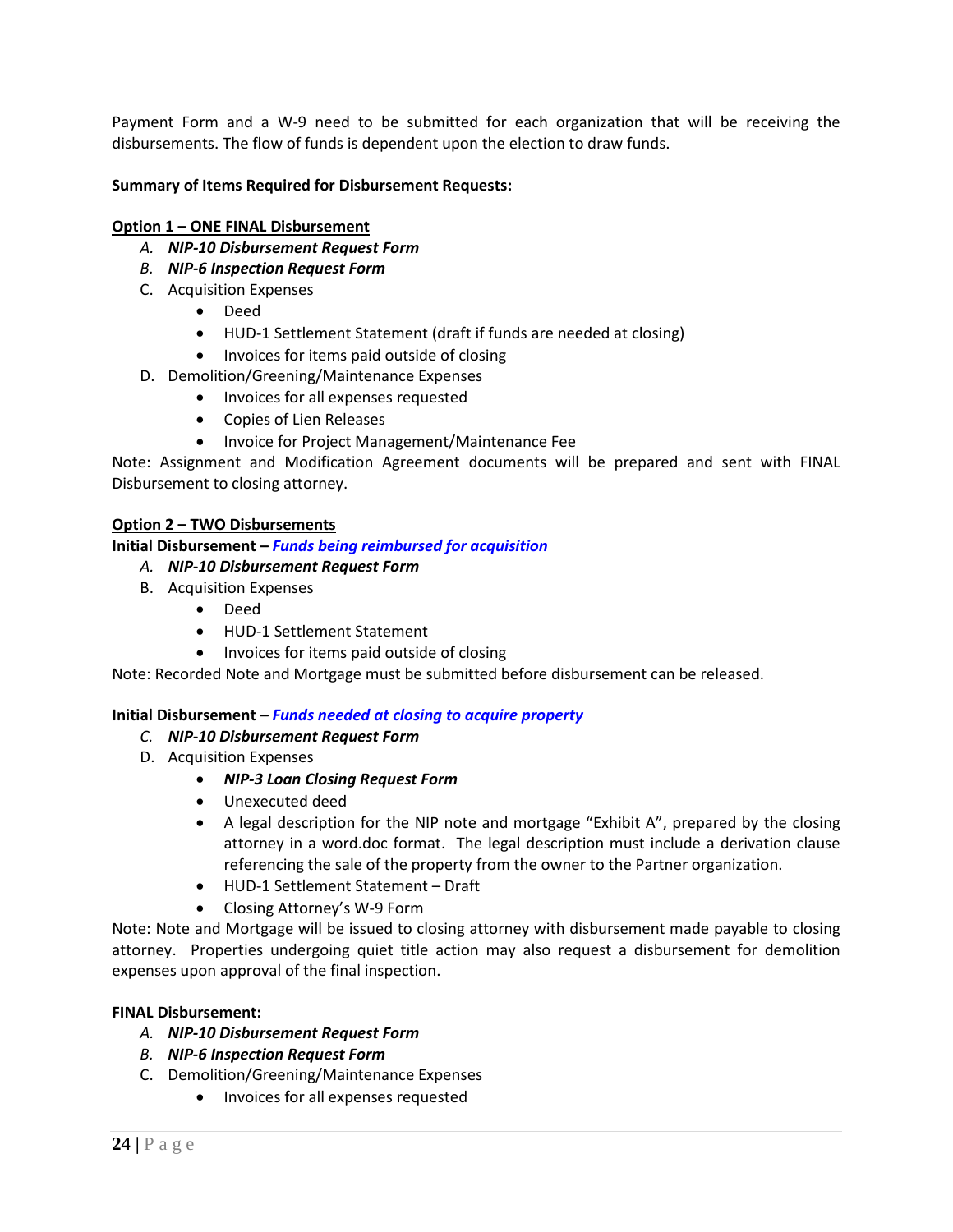- Copies of Lien Releases
- Invoice for Project Management/Maintenance Fee

Note: Assignment and Modification Agreement documents will be prepared and sent with FINAL Disbursement to closing attorney. If quiet title action is being undertaken the demolition expenses may be requested in a  $2<sup>nd</sup>$  general funds draw after the final inspection has been approved.

#### *Maintenance of Properties*

While Lead Entities and Partners may have existing redevelopment plans in place for demolished properties, in many cases the future use of a site may not be determined for several years. Lead Entities and Partners must ensure that they have a workable strategy in place for maintaining properties in a manner that enhances the neighborhood. Maintenance fees must be used for costs incurred to maintain sites, including mowing, trimming, and trash removal. NIP properties must be free of nuisances at all times. NIP staff will monitor the maintenance of NIP sites throughout the three (3) year lien period.

### *Quarterly Reporting Requirements*

Quarterly reporting is required for all Lead Entities and Partners. Lead Entities will submit quarterly reports using the *NIP-12 Quarterly Report Form* by the deadlines imposed below for the duration of the award period. Reports must be submitted by or prior to the deadlines. Lead Entities must coordinate their report submission with their Partners. Time needed to review and revise reports must be taken into consideration when establishing a timeframe for which reports must be submitted by the Partner to the Lead Entity. Lead Entities must review all Quarterly Reports for accuracy prior to submission to NIP Staff. Reminders of approaching due dates will be sent out by NIP staff by email at least **(30)** days in advance of the submission deadline. Quarterly reports must be received **no later than 5:00 p.m.** on the required deadlines in order to allow for necessary corrections/clarifications prior to SCHC's submission deadline to Treasury. No extensions will be made for quarterly report submission deadlines.

### *QUARTERLY REPORT SUBMISSION DEADLINES*

#### *Award Close-Out*

### *FINAL CLOSE-OUT REPORT*

A final report summarizing completed demolitions and property disposition is required at the expiration of the award period. Guidance on the contents of the report and specific metrics that will be used to measure program outcomes is forthcoming. The report will include information regarding the number of properties acquired and demolished, the total amount of NIP funds expended, other sources leveraged, and program accomplishments such as the community and economic benefits realized to date. NIP staff will collaborate with Treasury to produce the final report, utilizing specific metrics that will determined at a later date to measure the impact NIP funding has had in the local community. In the meantime,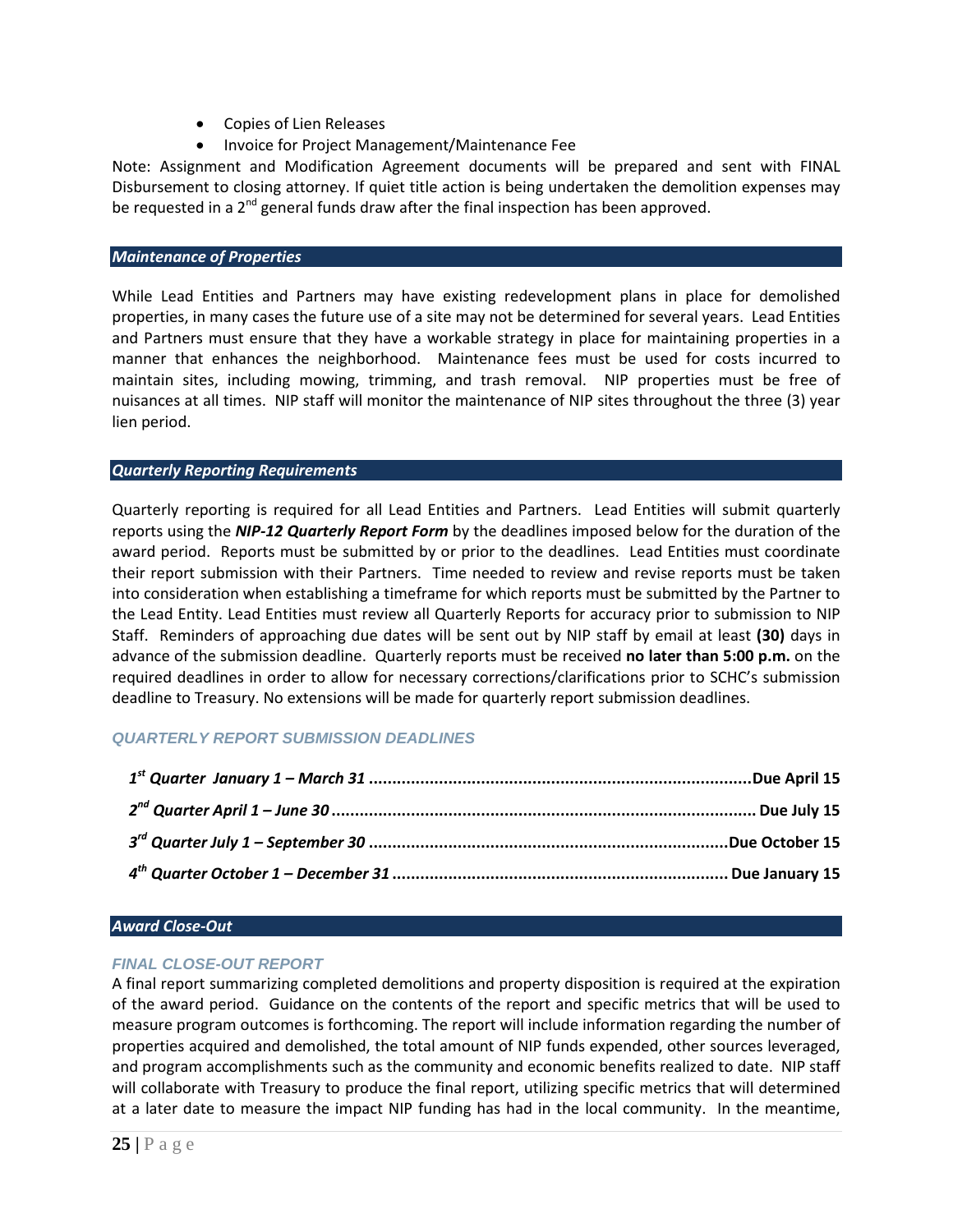Lead Entities and Partners should be tracking known relevant measurable factors such as a decline in the number of foreclosures, number of sales transactions, increases in property values, improved crime statistics, increase in tax revenue collected, reductions to the number of emergency response calls, newly invested private or public investment, and other such relevant factors throughout the duration of the award period. Immediate impacts such as improved quality of life and sense of security should be documented through the use of citizen comments and media publicity.

### *COMPLIANCE MONITORNG*

Lead Entities and Partners must comply with the quality control and compliance measures that SCHC, and Treasury deem necessary; these measures include site visits, remote desktop reviews of supporting documentation, file audits, and other measures to ensure compliance with requirements set forth in the written Agreement, Guidelines, Implementation Manual, and NIP notices.

At any time with reasonable notice, and as often as may deem necessary and in such a manner as not to unreasonably interfere with the normal business operations, the Lead Entity and Partner shall make available to SCHC, Treasury, or their designees, for examination, all of its records with respect to matters covered by the NIP program including, but not limited to, records of personnel and conditions of employment and shall permit SCHC, Treasury, or their designee to audit, examine, and make excerpts or transcripts from such records.

Ongoing loan servicing (i.e., repayments and lien releases) will be handled by NIP staff. Repayments of NIP funds will be re-invested back into the program. Special considerations may be made by NIP staff to release or subordinate its lien prior to the end of the term based on the merit of the request and the impact on the local community.

### *DISPOSITION OF PROPERTIES*

After the release of the NIP loan at the end of year three (3), there are no required end uses mandated for NIP properties. Lead Entities and Partners are strongly encouraged to utilize properties in ways that are beneficial to the neighborhood and surrounding community. Special considerations may be made by SCHC for the early release or subordination of its lien prior to the end of the term based on the merit of the request and the impact of the proposed use of the property on the local community. Partners requesting early lien release for such circumstances must submit a request in writing to NIP staff.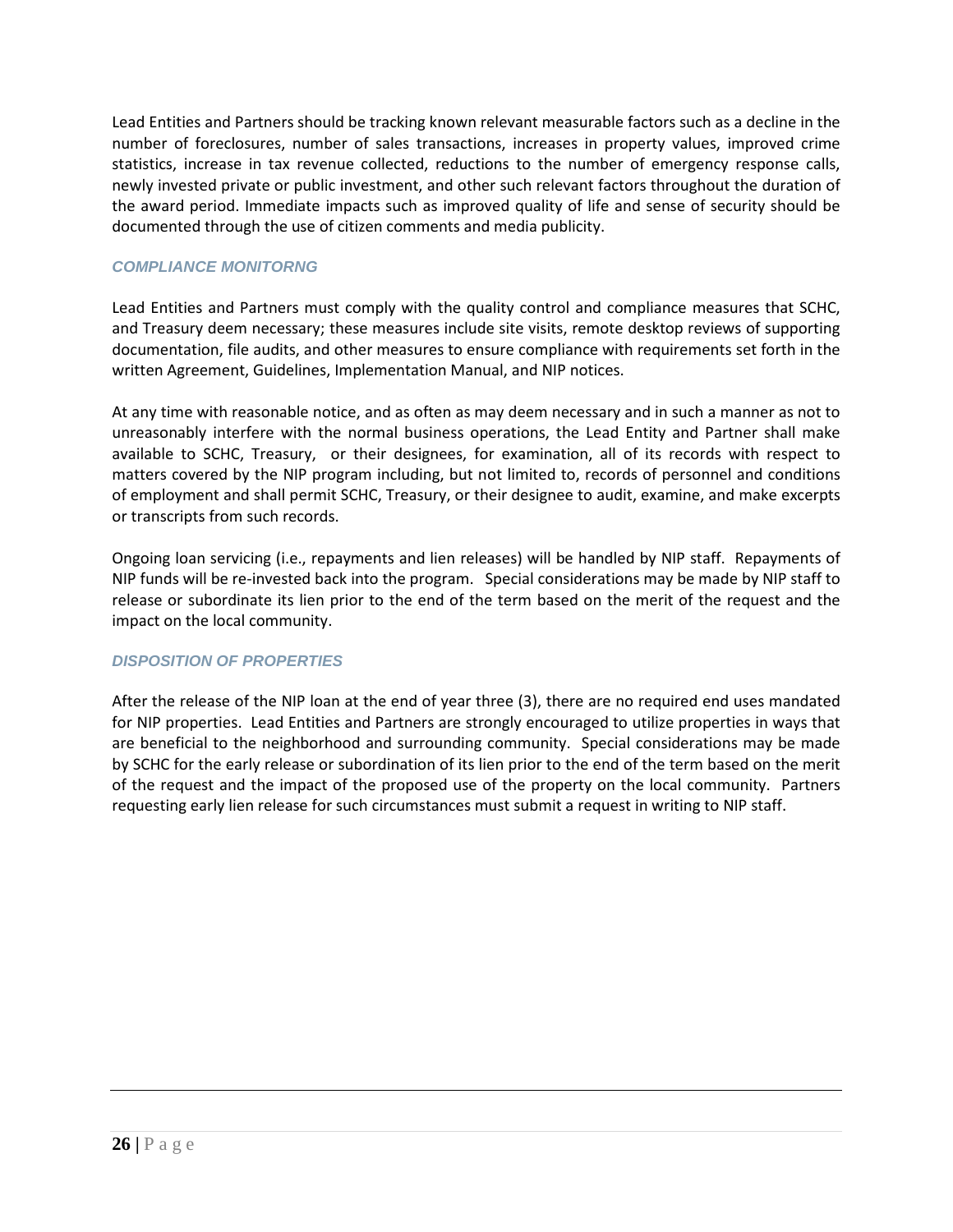# **Forms**

Forms are located on the NIP webpage at: http://www.schousing.com/Housing Partners/Neighborhood Initiative Program

# **Revisions**

# Revisions effective 5/1/15

- Historic Preservation, Page 15 Clarification added to allow the use of systems equivalent to Archsite to document historical significance.
- Final Inspection, Page 21 Bullet added to include the disposal records of mobile homes, if  $\bullet$ applicable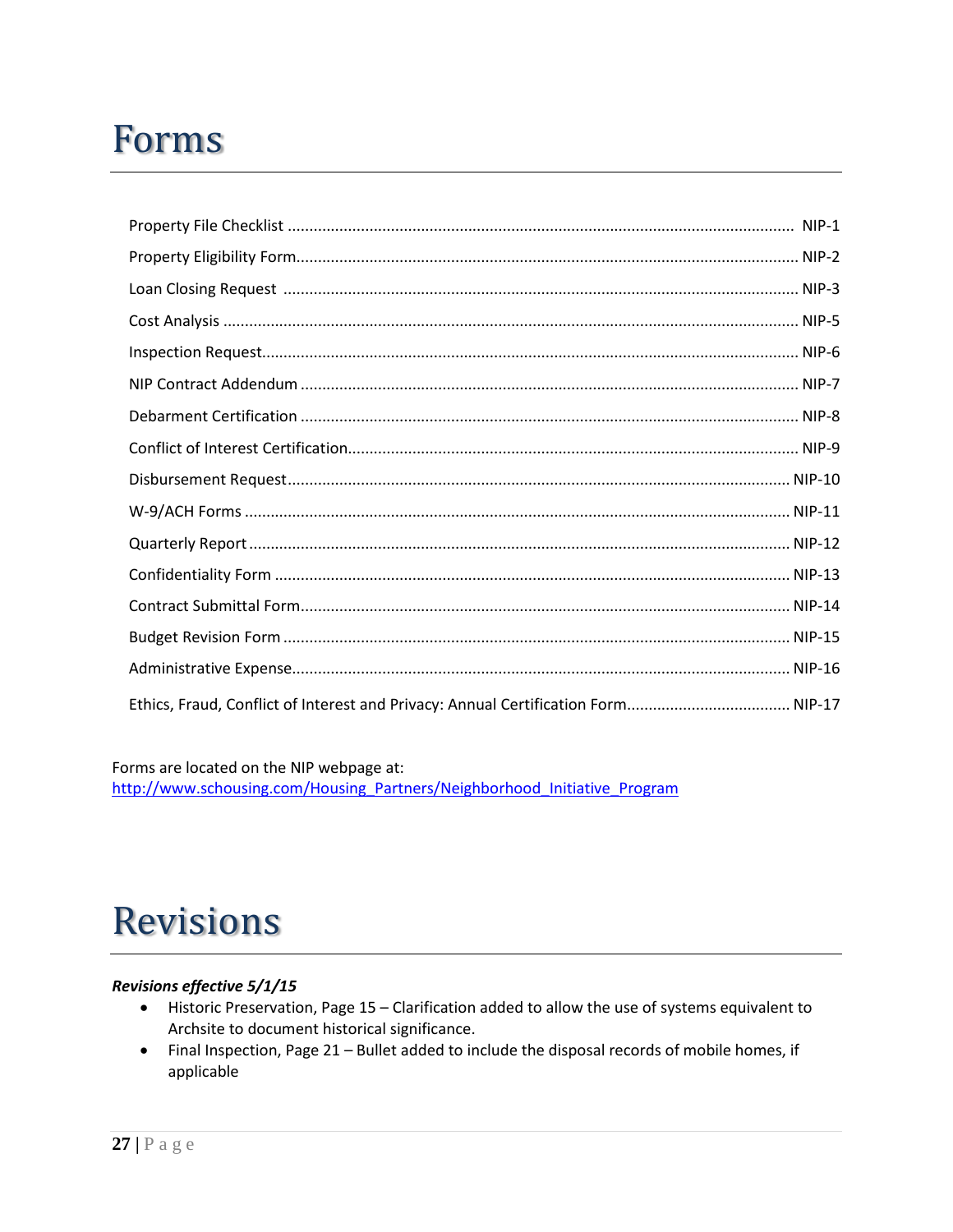• Maintenance of Properties, Page 23 – Information regarding non-compliance fees has been removed.

# *Revisions effective 6/12/15*

- Qualifying Loan, Page 3- Information regarding the bundling of loans was removed.
- Vacant Property, Page 3- Definition was expanded upon by clarifying legal resident.
- Conflict of Interest, Page 8- Certification requirements were clarified that NIP participants must execute the NIP-9 form.
- Conflict of Interest, Page 8- The words "and organizational" were removed.
- Financial Management, Page 9- The word "grant" was removed.
- Property File Checklist, Page 10- The word "partners" was added.
- Process Flow for Completion of Activities, Page 13- Bullet for Property Location was added, Historic Register Status was replaced with Historical Significance.
- Property Budgets and Eligible Expenses, Page 13- Clarification was added to the expenses eligible to transfer properties.
- Pre-demolition Cost, Page 14- Cost necessary to board up or secure property and property insurance was added.
- Management/Maintenance, Page 14- Clarification that funds cannot be used for administrative costs was added.
- Property Approval Process, Page 14- Clarification that properties in historic districts will be sent to SHPO for approval was added.
- Property Location, Page 15-Information regarding submitting one map with historical significance and coordinates was removed.
- Acquiring Properties, Page 16- Documenting fair market value was clarified with addition of requirements for a broker's opinion of value.
- Pre-Acquisition, Page 17- Documenting fair market value was expanded upon. Conflict of Interest Certification was added.
- Post-Acquisition, Page 17- The words "prior to demolition" were added.
- Loan Closing Requirements, Page 17 The word "modified" was inserted in the first sentence of the second paragraph
- Initial Inspections, Page 18- Clarification that the partner has site control when requesting the initial inspection was added.
- Procurement Requirements, Page 19- The word "demolition" was removed.
- Awarding Contracts, Page 20- The words "copies of permits" were bolded.
- Final Inspections Page, 21-The  $5<sup>th</sup>$  bullet requiring records detailing the donation or sale or any materials were added.
- Option 1, Page 22-The words "will depend on how the property is financed" were added.
- Option 1, Page 22- Note added about submitting agreement before draw can be processed.
- Disbursement of Project Management/Maintenance Fee Page 22-The word "maintenance" was added.
- Option 2, Page 22- The words "draft if funds are needed at closing" were added.
- Option 2, Page 22- NIP-3 was removed from list of required forms for initial disbursement.
- Option 2, Page 23- Note about submitting note and mortgage before release of draw was added.

# *Revisions effective 6/25/15*

• Property Budgets and Eligible Expenses, Page 14 – revised to state the amount of NIP funds expended on acquisition cannot exceed fair market value.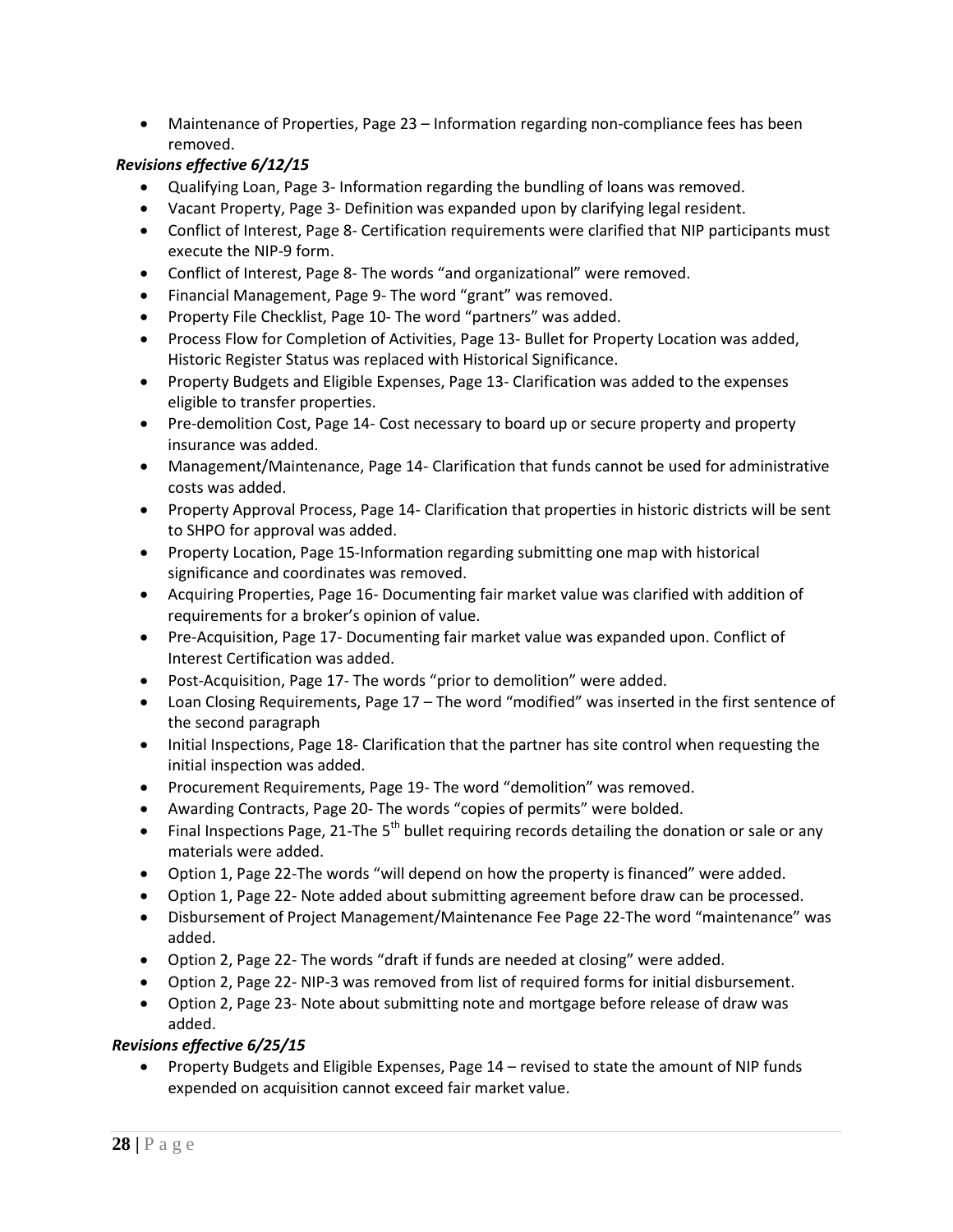- Acquiring Properties, Page 16 first sentence revised to state the amount of NIP funds expended on acquisition cannot exceed fair market value.
- Acquiring Properties, Page 16 second paragraph, language was added to clarify that properties must pass an initial inspection prior to the release of funds for acquisition.
- Acquiring Properties, Page 17 language added to clarify that properties must pass an initial inspection prior to the release of funds for acquisition.
- Acquiring Properties, Page 17 date of program inception added
- Acquisition of Properties, Page 17 "realtor valuation" replace with "broker opinion of value"
- Acquisition of Properties, Page 17 –information added to provide clarification on items that must be submitted when funds are needed at closing.
- Loan Closing Requirements, Page 17 Timeframe to submit NIP-3 Loan Closing Request Form revised from two (2) weeks to fourteen (14) business days.
- Initial Inspection, Page 18 Information added to require detailed plans and photos be provided if Lead Entity or Partner has plans to sell, donate, or recycle components of the building.
- Initial Inspections, Page 19 NOTE added stating a property must pass initial inspection prior to release of funds for acquisition.
- Disbursement of Funds, Page 21 In the first sentence "NIP loans" was replaced with "note and mortgage".
- Final Inspections, Page 21 word "recycled" was added to bullet 5.
- Disbursement of Funds Option 1, Page 22 Last sentence in paragraph revised to state "Upon approval of the final disbursement request, the NIP funds will be released to the closing attorney along with the *Assignment and Modification Agreement* documents.
- Disbursement of Funds Option 2, Page 22 Last sentence in paragraph the words "closing documents" replaced with "note and mortgage".
- Disbursement for Acquisition Costs, Page 22 Last sentence in paragraph the reference to "Loan Closing Requirements" was replaced with "Acquisition Requirements". Language added to clarify a property must pass initial inspection prior to the release of funds for acquisition.
- Disbursement Request Forms and Documentation, Page 23 Note under Option 1 revised to state "Assignment and Modification Agreement documents will be prepared and sent with FINAL Disbursement to closing attorney.
- Disbursement Request Forms and Documentation, Page 23 Note under Option 2 FINAL Disbursement revised to state "Assignment and Modification Agreement documents will be prepared and sent with FINAL Disbursement to closing attorney. *Revisions effective 7/27/15*
- Financial Management, Page 8 Language added to state when annual financial statements are required to be submitted to NIP Staff.
- Property Approval Process, Page 15 Language added to clarify that properties not located within close proximity to other residential structures are not eligible.

# *Revisions effective 8/14/15*

• Financial Management, Page 10 – Contact information for reporting fraud was updated.

# *Revisions effective 8/20/15*

- Election to Draw Funds, Page 18 Reference to page number in last sentence of paragraph was revised from 21 to 22.
- Final Inspections, Page 22  $2^{nd}$  bullet was revised to state "Disposal records for all hazardous and non-hazardous materials"
- Disbursement of Funds, Page  $22 1$ <sup>st</sup> paragraph was revised to state funds will not be released until the note and mortgage have been closed and the initial inspection has been approved.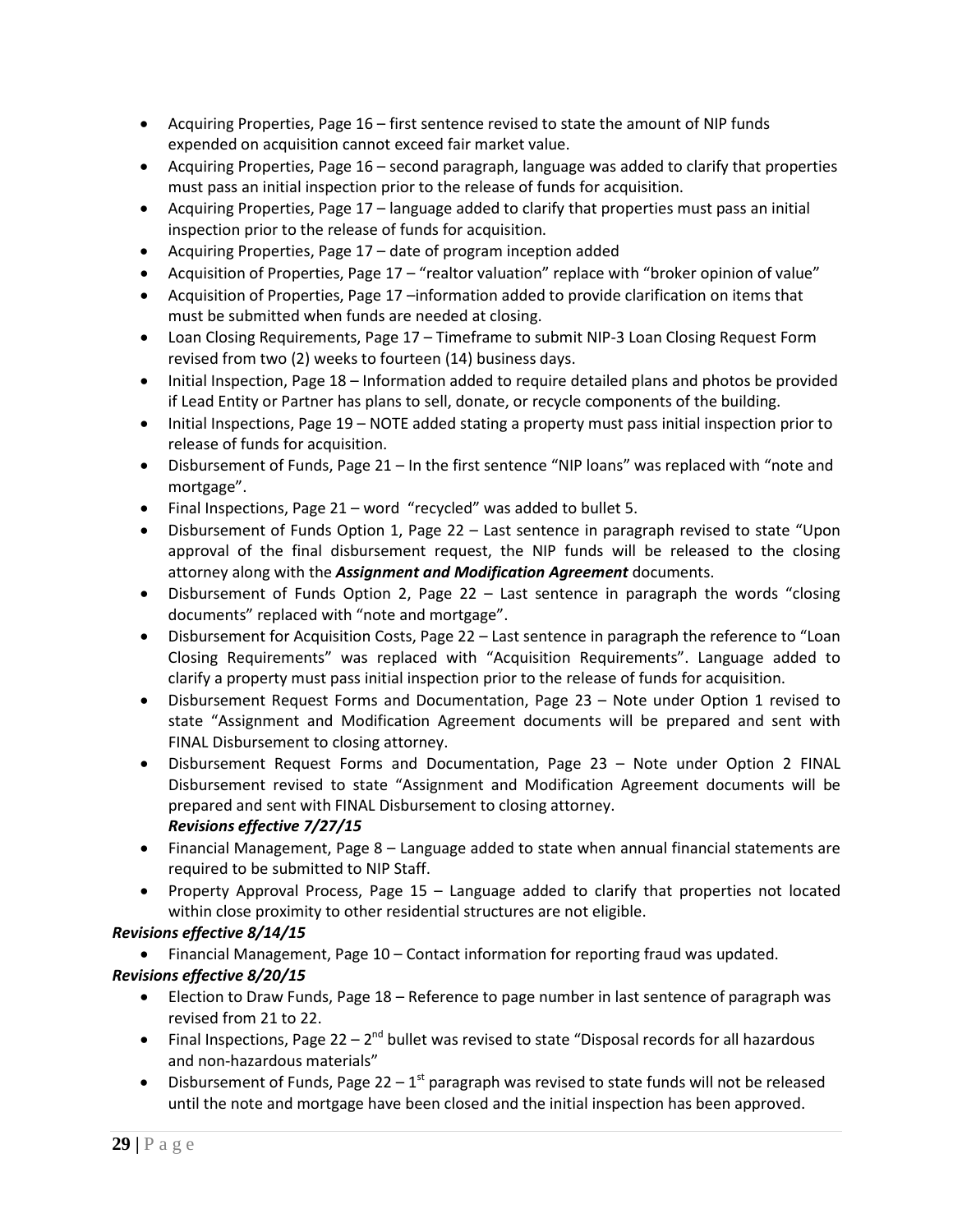Option 1 paragraph, the  $3^{rd}$  sentence was revised to state the note and mortgage should be closed at acquisition or promptly after the approval of the initial inspection.

• Property Approval Process, Page 15 – Vacant lot included in bulleted list of ineligible property types

# *Revisions effective 10/02/15*

- Initial Inspections, Page 19 Language added to state that cost analyses no longer are required to be completed by an independent third party.
- Awarding Contracts, Page 20 Language added to Bullet 5 to provide clarification on licensing requirements.
- Acquiring Properties, Page 17 Language added to clarify an unexecuted deed and legal description prepared by the closing attorney must be provided with the NIP-3 Loan Closing Request Form when requesting funds at closing.
- Disbursement Request Forms and Documentation, Page 24 Under initial disbursement, bullet 2 language added to clarify an unexecuted deed and legal description prepared by the closing attorney must be provided with the NIP-3 Loan Closing Request Form when requesting funds at closing.

# *Revisions effective 11/13/15*

- Abandoned Properties, Page 4 Definition for Abandoned Properties was added.
- Blighted Structure, Page 4 Definition of a blighted structure has been expanded.
- Residential, Page 5 Definition of residential has been expanded.
- Ineligible Properties, Page 15 Bullet 3 added stating "Properties located in historic districts considered by SHPO to be Contributing" are not eligible. The word "abandoned" was added to bullet 4.

# *Revisions effective 11/18/15*

- Acquiring Properties, Page 17 Language added to provide clarification on the requirements for submitting the Exhibit A - legal descriptions for the NIP note and mortgage.
- Initial Disbursement, Page 24 Language added to provide clarification on the requirements for submitting the Exhibit A - legal descriptions for the NIP note and mortgage.

# *Revisions effective 3/08/16*

- Definitions, Page 5 Language added to clarify that properties must be vacant at the time of submission.
- Property Budgets and Eligible Expenses, Page 14 Language added to state payment of liens is subject to review to determine eligibility.
- Property Approval Process, Page 14 Language added to clarify that properties must be vacant at the time of submission.
- Election to Draw Funds, Page 18 Language revised to include the option to elect three disbursements for properties undergoing quiet title action.
- Disbursement of Funds, Pages 22 and 24 Language added to include the option to elect three disbursements for properties undergoing quiet title action.

# *Revisions effective 4/12/16*

• Contact Information, Page 3 – Staff contact information has been updated.

# *Revisions effective 5/9/16*

- Program Calendar, Page 3 Dates for Round 2 funding have been added.
- Property Budgets and Eligible Expenses, Page 14 Property maintenance fee increased to \$3,000 and administrative expenses up to \$1,750 per property added.

# *Revisions effective 5/23/16*

• Disbursement of Funds, Page 23 – Property maintenance fee increased to \$3,000.